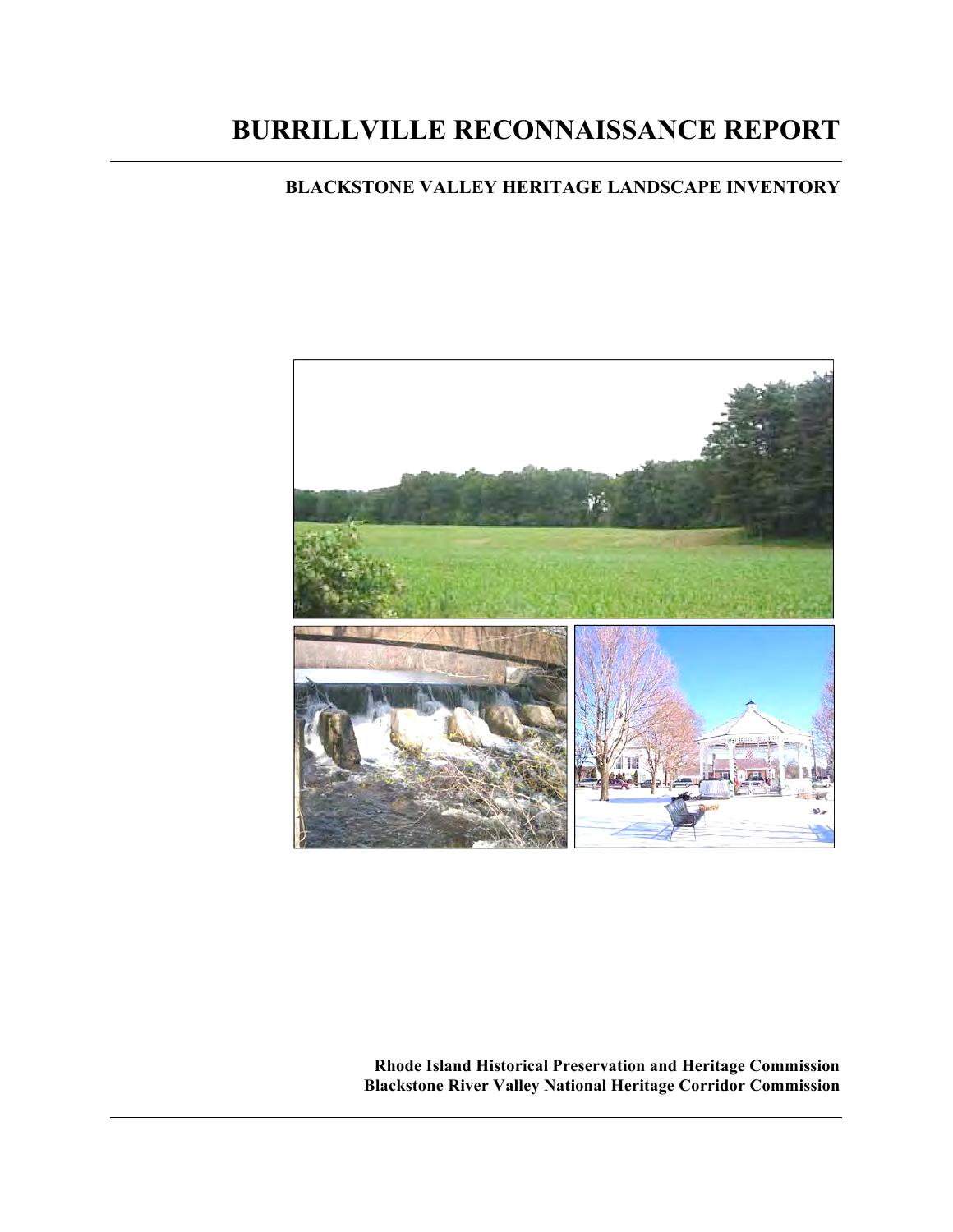#### **PROJECT TEAM**

**Rhode Island Historical Preservation and Heritage Commission** Richard E Greenwood, Ph.D., Deputy Director

**Blackstone River Valley National Heritage Corridor Commission** Joanna Doherty, Community Planner

**Project Consultants** Gretchen G. Schuler Shary Page Berg

**Local Project Coordinator**  Thomas Kravitz, Town Planner

**December 2010** 

#### **Cover Photographs:**

Agricultural field on Croff Road, dam in Harrisville (BRVNHCC photo), Harrisville Common in winter (BRVNHCC photo)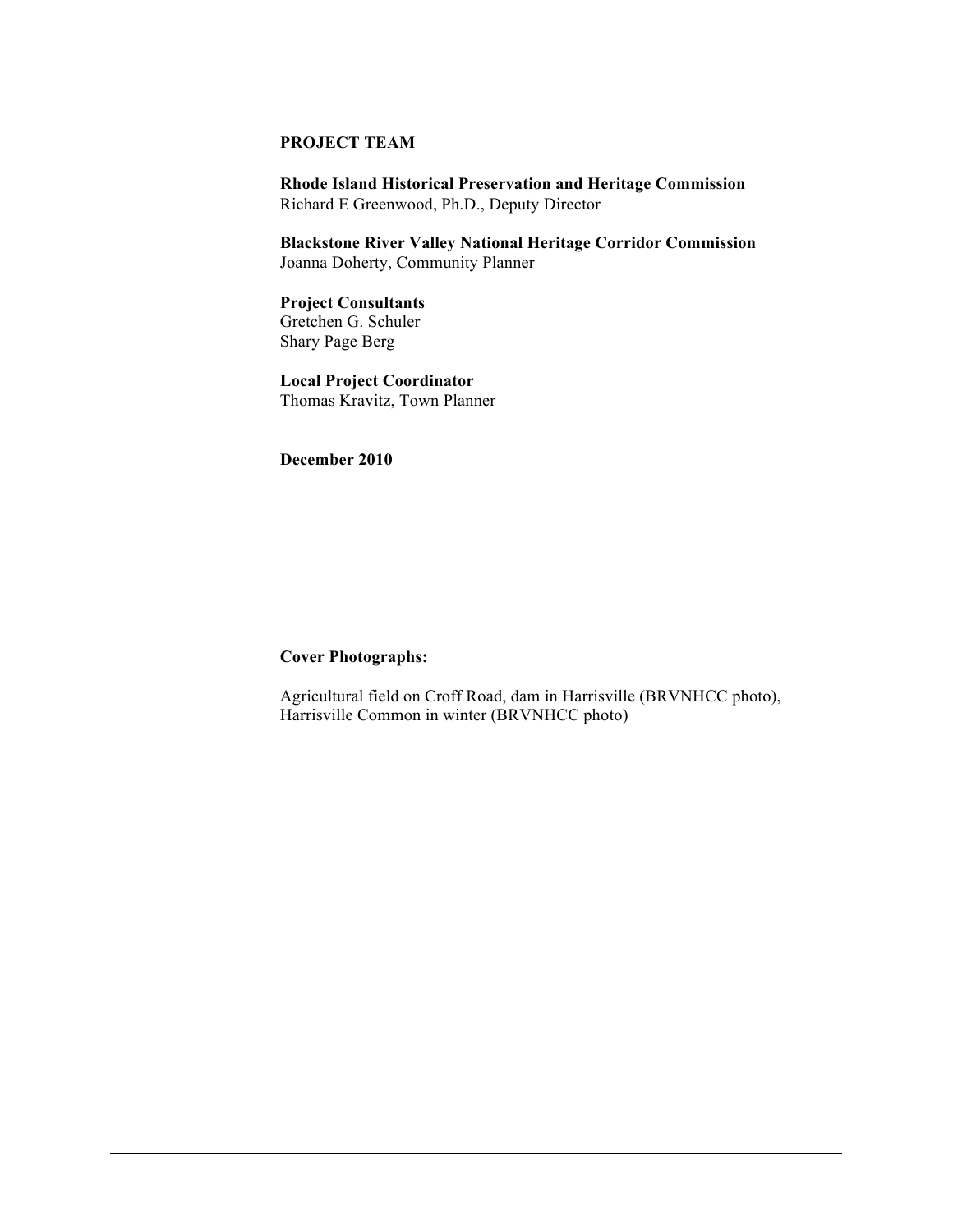# **CONTENTS**

| Pascoag Village<br>Sayles-Cook Burial Ground<br>Sweet's Hill Farm<br>Wakefield Pond<br>Wallum Lake                                                                                                                                                                                                                                                    |
|-------------------------------------------------------------------------------------------------------------------------------------------------------------------------------------------------------------------------------------------------------------------------------------------------------------------------------------------------------|
| <b>Agricultural Landscapes</b><br><b>Burial Grounds</b><br>Civic and Institutional Properties<br>Lakes, Ponds and Reservoirs<br><b>Local Scenic Roads</b><br>Mill Villages<br><b>Stone Walls</b>                                                                                                                                                      |
| Survey of Heritage Landscapes<br>National Register Program<br>Community-Wide Preservation and Zoning Strategies<br><b>Agricultural Landscapes</b><br><b>Burial Grounds</b><br>Civic and Institutional Properties<br>Lakes, Ponds and Reservoirs<br>Local Scenic Roads<br>Mill Villages<br>Stone Wall Preservation<br>Funding of Preservation Projects |
| 25                                                                                                                                                                                                                                                                                                                                                    |
| <b>Appendices</b>                                                                                                                                                                                                                                                                                                                                     |
| A. Heritage Landscapes Identified by Community 26                                                                                                                                                                                                                                                                                                     |
| <b>B. Existing Resource Documentation and Planning Tools31</b><br>Inventory of Historic and Architectural Resources<br>State and National Registers of Historic Places<br>Planning Documents and Tools                                                                                                                                                |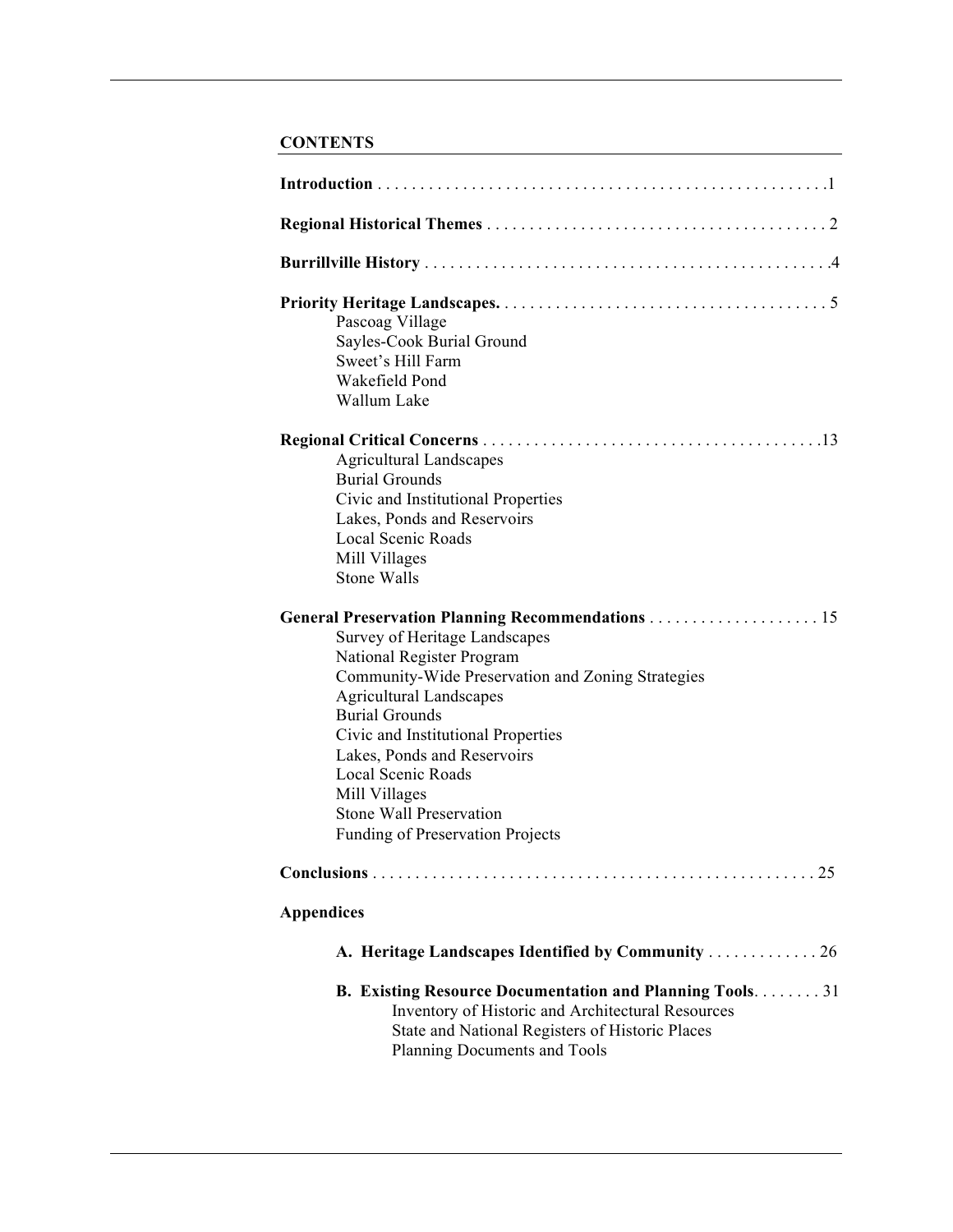#### **INTRODUCTION**

The Blackstone River Valley National Heritage Corridor includes 24 communities in Rhode Island and Massachusetts that are linked by a common geography and by historical events that helped to shape the Industrial Revolution, which is central to America's economic, social and political development. Five Rhode Island communities – Burrillville, Glocester, Lincoln, North Smithfield and Smithfield – have joined together to participate in a study of their shared legacy, a rich cultural heritage that represents the dynamic interaction between nature and culture.

Heritage landscapes are special places created by human interaction with the natural environment that help define the character of a community and reflect its past. They are dynamic and evolving; they reflect the region's history and provide a sense of place; they include the natural ecology that influenced land use patterns; and they often have scenic qualities. These landscapes are central to each community's character, yet heritage landscapes are vulnerable and ever changing. For this reason it is important to take the first steps towards their preservation by identifying those landscapes that are particularly valued by each community – a favorite local farm, a distinctive mill village, a unique Native American site or an important river corridor. The program is funded by the Rhode Island Historical Preservation and Heritage Commission (RIHPHC) and the Blackstone River Valley National Heritage Corridor Commission (BRVNHCC).

The primary goal of the program is to help communities identify a wide range of landscape resources, particularly those that are significant and unprotected. The focus is on connecting landscapes to show how they are part of the larger heritage landscape that is the defining character of a community. Another important goal of the program is to provide communities with strategies for preserving heritage landscapes.

The methodology for Heritage Landscape Inventory programs was developed in Massachusetts and is outlined in the Massachusetts Department of Conservation and Recreation's publication *Reading the Land*. This methodology, which was used to study Blackstone River Valley communities in Massachusetts in 2007, has provided a baseline for the HLI program in Rhode Island. In each community the town planner served as the Local Project Coordinator (LPC) to assist the RIHPHC-BRVNHCC consulting team. The LPC organized a heritage landscape identification meeting at which interested residents and town officials offered input by identifying heritage landscapes. This meeting was followed by a fieldwork session including the consulting team and the LPC, often accompanied by other community members. This group visited the priority landscapes identified in the meeting and gathered information about the community. The final product is this Reconnaissance Report, prepared for each participating community.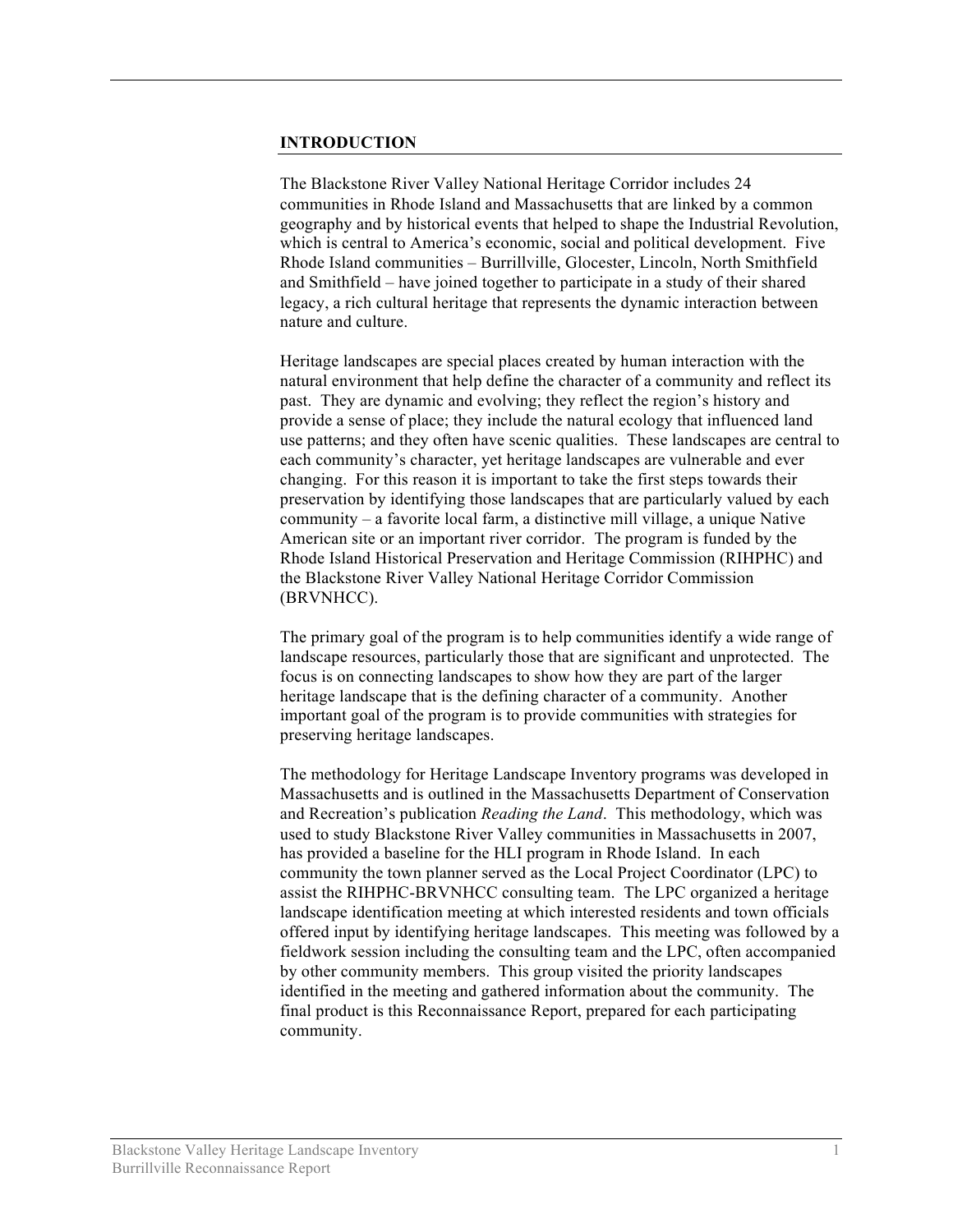#### **REGIONAL HISTORICAL THEMES**

Each of the five communities participating in the program is unique, yet there are strong connections in their historic patterns of development – the ways in which the land was used and in which that history emerges today.

Rhode Island's Blackstone Valley is located in the northern part of the state and comprises cities like Providence and Pawtucket as well as small towns. The rich natural resources of this region attracted and supported Native Americans for thousands of years. Narragansetts, Nipmucks and Wampanoags moved through the area fishing along the rivers, hunting in the uplands, and establishing settlements where they cultivated crops and left behind burial and ceremonial sites.

Although this region was considered part of the Providence Plantation established in 1636, it was not until the late 1660s and early 1670s, just before the King Philip's War, that Europeans began to establish themselves in the Blackstone Valley. Early farms were supported by grist and saw mills on the many rivers that flowed through these communities. In 1731 the study area (Burrillville, Glocester, Lincoln, North Smithfield and Smithfield) separated from the town of Providence to become Smithfield and Glocester.

The water power at the early mill sites was a key factor in the shift of the region's solely agrarian economy to a new base of textile mills and agriculture. This began with the 1793 Slater Mill in Pawtucket and was quickly followed by many small mill villages, which were the nuclei of development throughout the  $19<sup>th</sup>$  and into the  $20<sup>th</sup>$  century. The rise in the textile industry led to expansion of the agrarian economy to sustain the mill villages.

Transportation patterns connecting the villages and their mills were important to the growth of the region. Several main routes followed old Indian trails and eventually were supplemented by the first turnpikes. The Blackstone Canal was constructed in 1824-1828 roughly paralleling the Blackstone River, and serviced the mills and villages in the valley.

Most of the towns flourished during the  $19<sup>th</sup>$  century, with a wider variety of industrial activities taking place – initially small-scale mills but by mid century larger mill complexes, most of which took advantage of the water power provided by the extensive network of rivers and streams. It was during this era that the present day village centers, which remain the focal point of all five communities, emerged. Many of the communities developed their social infrastructure in the  $19<sup>th</sup>$  century – schools, granges, churches, burial grounds.

The early twentieth century brought better transportation systems – improved roads for the new travel modes of automobiles as well as trolleys – and new recreational use of the region's many lakes. However, at the same time came the decline of industrial activity in the Northeast, hence the reduction in use of the many large mill structures.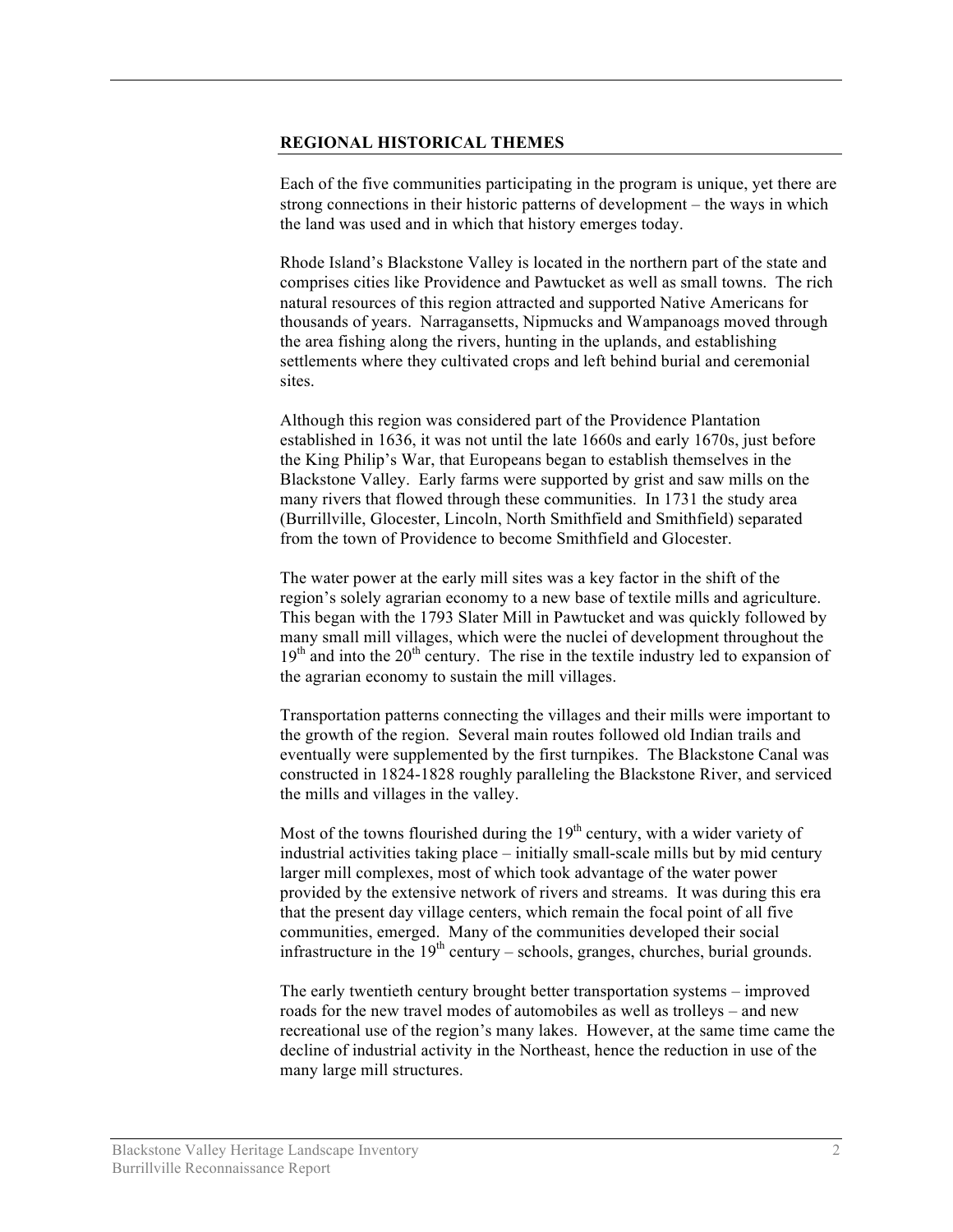The second part of the  $20<sup>th</sup>$  century brought further improvements to the transportation system and new patterns of suburban development. The decline of industrial activity continued except in a few instances where modern companies such as Tupperware reused factory buildings. Other businesses that have helped to sustain the regional economy include institutions, corporate headquarters and local commerce necessary in all communities. Today, many of the region's residents commute to Providence.



#### **Blackstone River**

- **Participating Communities**
- **Communities In Blackstone Valley** Communities in Blackstone Valley

#### **BLACKSTONE VALLEY HERITAGE LANDSCAPE INVENTORY**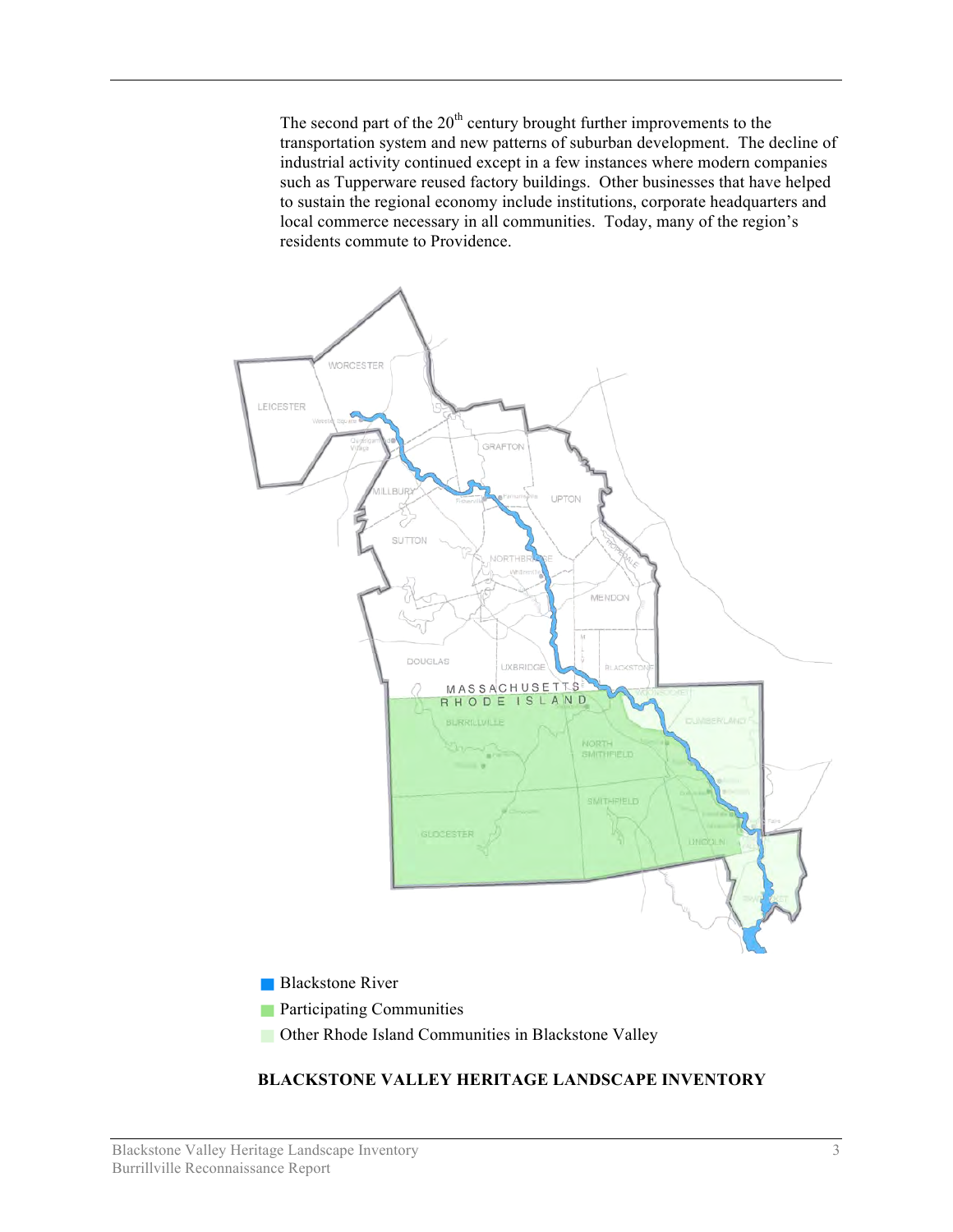#### **BURRILLVILLE HISTORY**

Although Native Americans, especially the Nipmucks and the Pascoag sub-tribe, occupied the Burrillville area for thousands of years, there are few confirmed sites. Waterways such as the Branch, Chepachet, Clear and Pascoag Rivers were fertile ground for fishing, hunting, gathering and some agriculture.

Burrillville, located in the northwest corner of Rhode Island, was part of the Providence Plantation from 1636, but European settlers did not arrive until the late  $17<sup>th</sup>$  century. In 1731 the area was carved into several towns, with Burrillville initially the northern part of Glocester. Agriculture was the dominant land use through the  $18<sup>th</sup>$  century with scattered rural population. Remnant houses, stone walls and road patterns remain from this period. By the end of the 18<sup>th</sup> century there were small-scale industries scattered along the waterways.

Burrillville became a separate community in 1806, named for James Burrill, a Rhode Island State Senator and Attorney General who was instrumental in establishing the town. The community's numerous waterways provided power for a growing number of mills, which formed the nuclei of the small villages, such as Harrisville, Mapleville and Pascoag, which remain characteristic of the community's land use patterns.

Initially the mills were small and diversified but by the second half of the  $19<sup>th</sup>$ century, most of the economy was devoted to woolen mills, with many large mill complexes constructed, such as the Mapleville Mills, Oak Valley Mills and the Stillwater Mill complex. The textile industry was active into the  $20<sup>th</sup>$  century but gradually the mills ceased operation. Many were destroyed, while others have been converted to new uses such as housing or office space. Mill worker housing, which expanded greatly in the late  $19<sup>th</sup>$  century, remains a characteristic housing type in Burrillville today. Agriculture, which had always been difficult due to the shallow rocky soil, declined during this period. A few farms remain but much of the agricultural land has reverted to forest.

Around 1900 the electric street railway brought urban residents to the area's many lakes for recreation. Spring Lake became a resort, with campsites also along Wallum Lake and Pascoag Reservoir. Suburban development began around 1900 and has intensified since the 1960s, but there are also large areas of unoccupied land, including 6,000 acres of state forest. Mill villages remain a focal point of the community and are central to Burrillville's cultural heritage. The town also has a large number of institutional buildings such as schools and churches, as well as the Zambarano Unit of the Eleanor Slater Hospital.

Early settlers in Burrillville came primarily from within Rhode Island. By the mid-19<sup>th</sup> century, there was an influx of immigrants who came to work in the mills, first the Irish, followed by French Canadians. The population was 6,317 in 1900, with residents concentrated in the villages along the rivers. While the villages remain central to Burrillville's identity, since the 1950s there has also been growing suburbanization, which brought the population to 15,796 by 2000.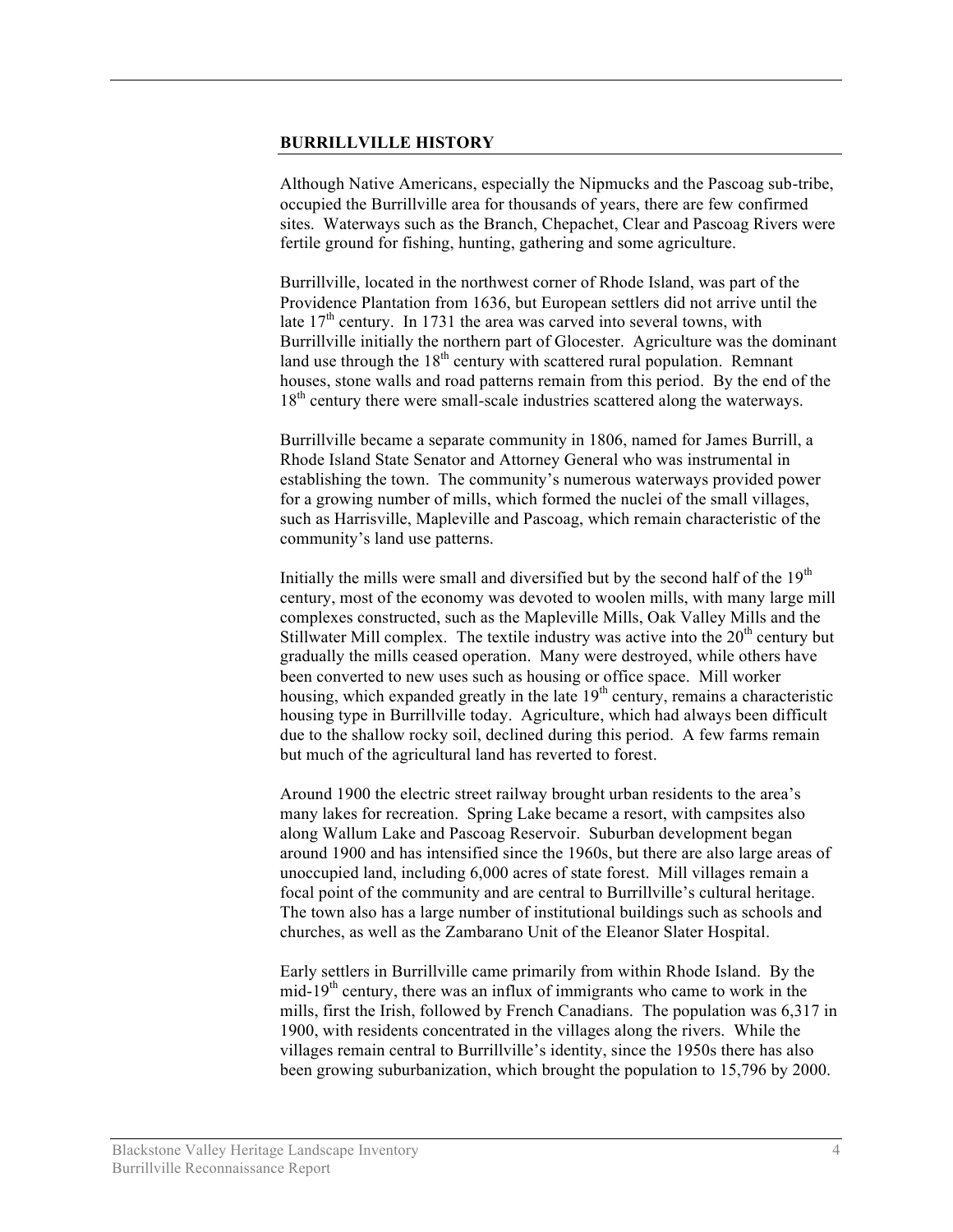#### **PRIORITY HERITAGE LANDSCAPES**

Burrillville's Heritage Landscape Identification meeting was held on May 20, 2010. During the meeting residents compiled a lengthy list of the town's heritage landscapes, which is included in Appendix A. Attendees were then asked to articulate the value of each landscape and the issues relating to its preservation. Based on the information gathered, community members identified a group of priority landscapes to be visited by the consulting team during the fieldwork. Each of the priority landscapes is highly valued, contributes to community character and is not permanently protected or preserved.

These landscapes, which are listed alphabetically, represent a range of scales and types of resources, from individual properties to an entire mill village. Several include areas that have multiple layers. For example, a mill village that is considered a heritage landscape may also include specific features that are individually recognized as heritage landscapes. Such layering shows the complexity and interdependence that are characteristic of most heritage landscapes. The descriptions and recommendations included here are an initial step in identifying resources valued by the community and suggesting action strategies.

## **Pascoag Village**

Pascoag is one of Burrillville's two main villages, located along the Pascoag River west of Harrisville. Saw and grist mills were established there by 1746, with later development of fulling and dressing mills, as well as many late  $19<sup>th</sup>$ and early  $20<sup>th</sup>$  residential properties in the compact village center. With the decline of the industrial economy in the 1950s, many of the mills were demolished and replaced by retail stores and commercial services. However, much of the rest of the historic village fabric remains intact.

A 2005 economic redevelopment plan for Pascoag prepared by the Cecil Group identified opportunities and constraints, as well as resources to improve the physical and economic conditions of the village. One of the key issues identified in the report was disinvestment in the village, as many of the buildings are in poor condition and underutilized. Major recommendations included: redevelopment of key properties to serve as anchors for the village; providing incentives to owners for making improvements for their buildings; traffic and roadway improvements; and investment in infrastructure. Since that time the town has made a major investment in the Riverwalk that runs through the downtown area.

Additional solutions might include:

 Reconsider National Register eligibility of Pascoag Village. There are a large number of properties in Pascoag that have been determined eligible for the National Register. Review list and determine whether a National Register district or individual NR nominations would be the most useful planning tool.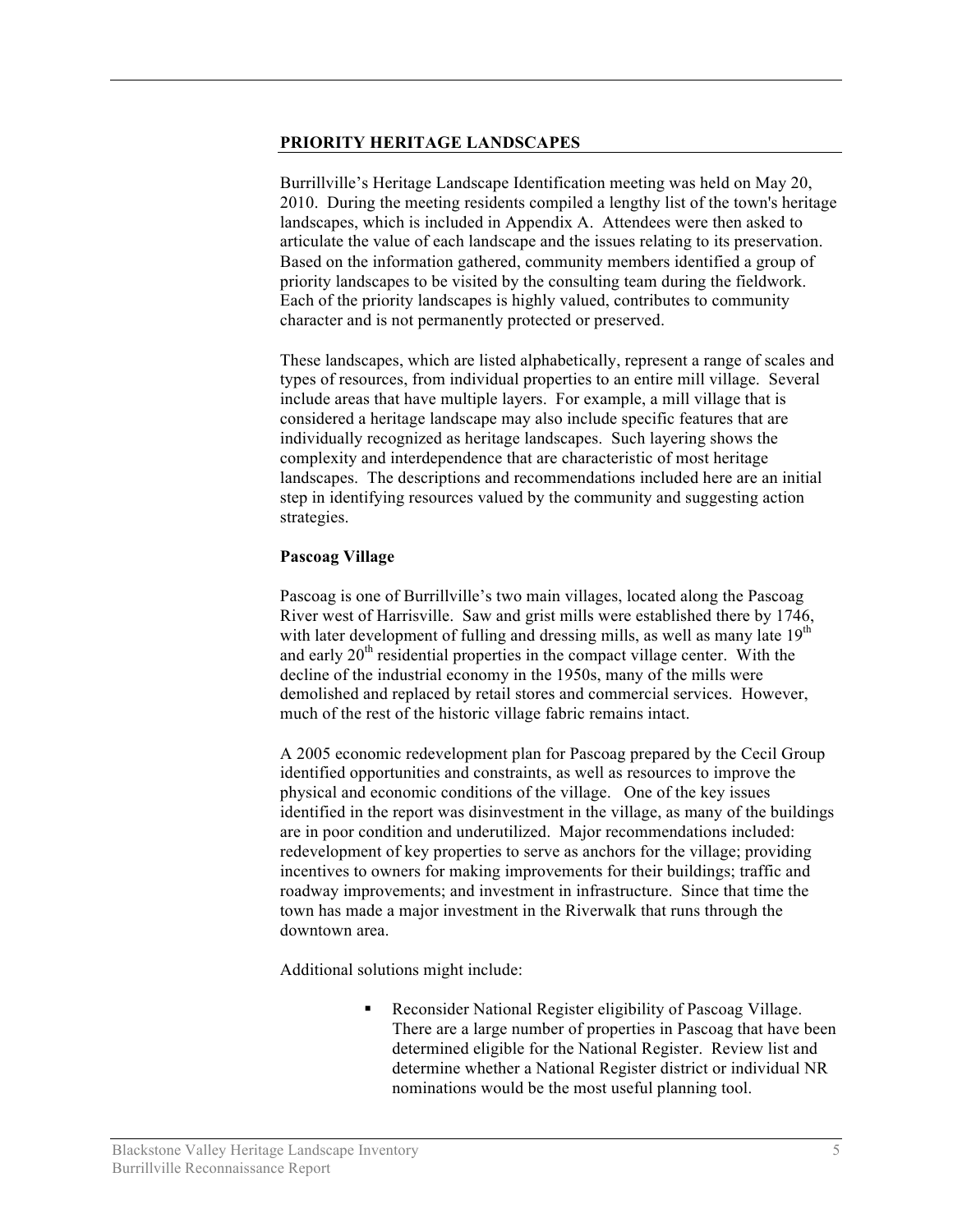- Review current Village Commercial Zoning to ensure that it supports economic redevelopment efforts and the recommendations in the Economic Redevelopment Plan.
- Explore potential funding sources for a façade grant program.
- Develop sign design guidelines to encourage some consistency in sign design, which can have a positive effect on the streetscape.
- Consider establishing a Neighborhood Conservation District in Pascoag, which could be less restrictive than traditional Local Historic District zoning but still preserve the character of the village by addressing features such as scale and massing.



*Streetscape on Pascoag Main Street*

# **Sayles-Cook Burial Ground**

There are 132 recorded historic burial grounds in Burrillville. The Sayles-Cook Burial Ground (Burrillville Cemetery  $\#118$ ), which dates to the middle of the  $19<sup>th</sup>$ century, was identified as representative of the issues facing many historic cemeteries. It is located in Pascoag, in a wooded area off Main Street and behind a CVS. It is accessible only by foot. The burial ground is 75' by 100' and is set on a sloping site overlooking the northern end of the Pascoag Reservoir. Access is from the uphill side. A granite block retaining wall surrounds the site on the lower sections. Most of the iron fence that once stood on top of the wall has been dismantled, with pieces piled on site, or missing altogether.

The state inventory lists 22 burials, which are represented by various types of monuments. These include: two upright obelisks, two obelisks lying on the ground and approximately 12-15 headstones, predominantly marble. One of the most evocative is a small badly eroded lamb commemorating "Little Etti".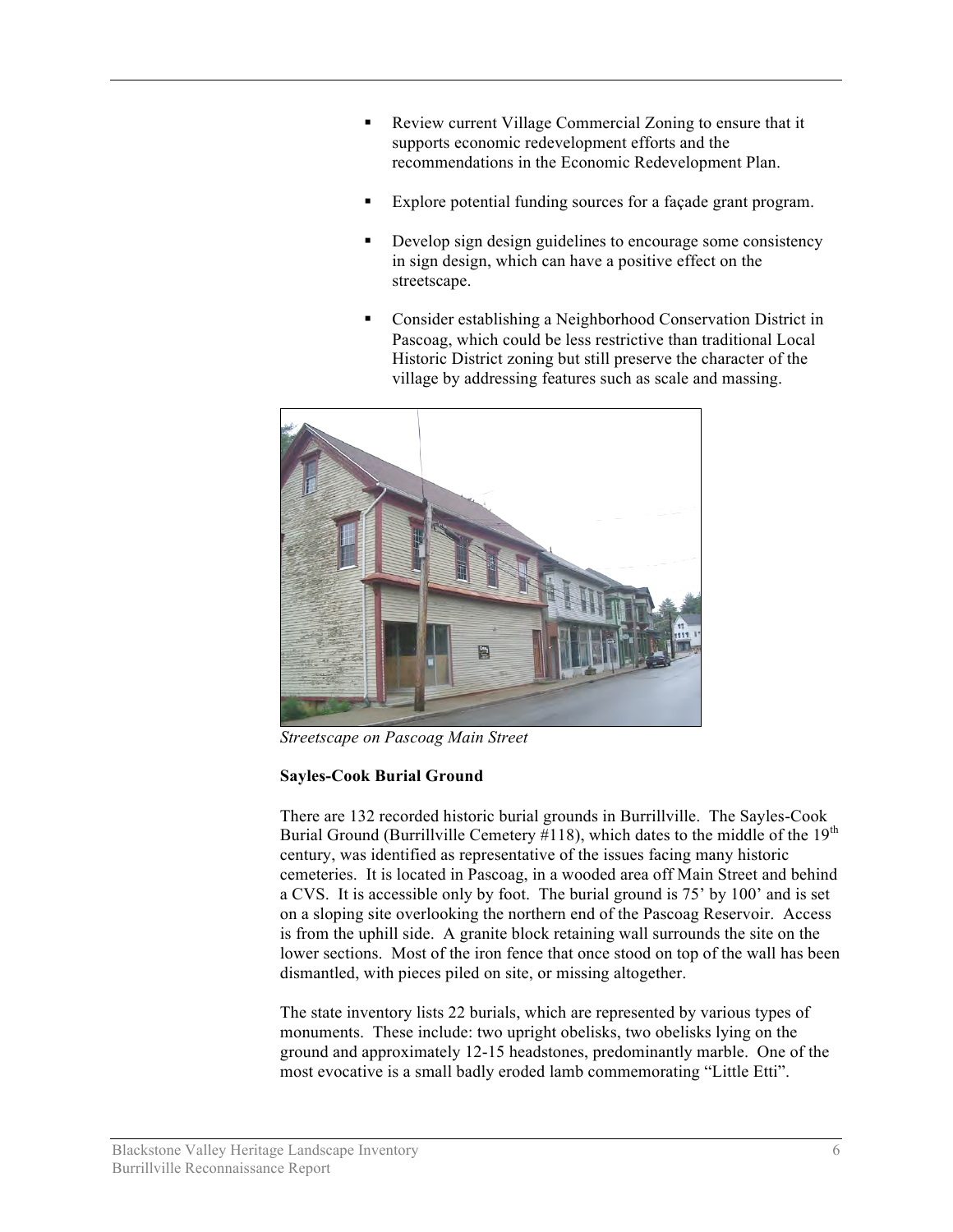Many of the headstones are broken, some are lying on the ground or partially buried. The site is also badly overgrown with several large trees growing amidst the markers. The relatively inaccessible location of this site makes it difficult to maintain and vulnerable to vandalism.

Many of Burrillville's historic burial grounds are small sites located on private property. While most of these have been identified on a state list, they are not fully documented, and many are disappearing due to neglect, vandalism or development.



*Sayles-Cook Burial Ground* 

Solutions include:

- Continue mapping of all burial grounds in town. The Burrillville Historical & Preservation Society is already in the process of doing this and has completed GPS readings for about 75% of the cemeteries.
- Identify those burial grounds, including Sayles-Cook, which are in poor condition and are most vulnerable to change.
- Use the Sayles-Cook Burial Ground as a prototype for documenting cemeteries that are considered most vulnerable and publicizing the issue of deteriorating burial grounds.
- Identify owner and work with them to develop an emergency maintenance plan to stabilize cemetery.
- Continue Adopt-a-Cemetery program developed by Burrillville Historical & Preservation Society to provide stewardship to burial grounds.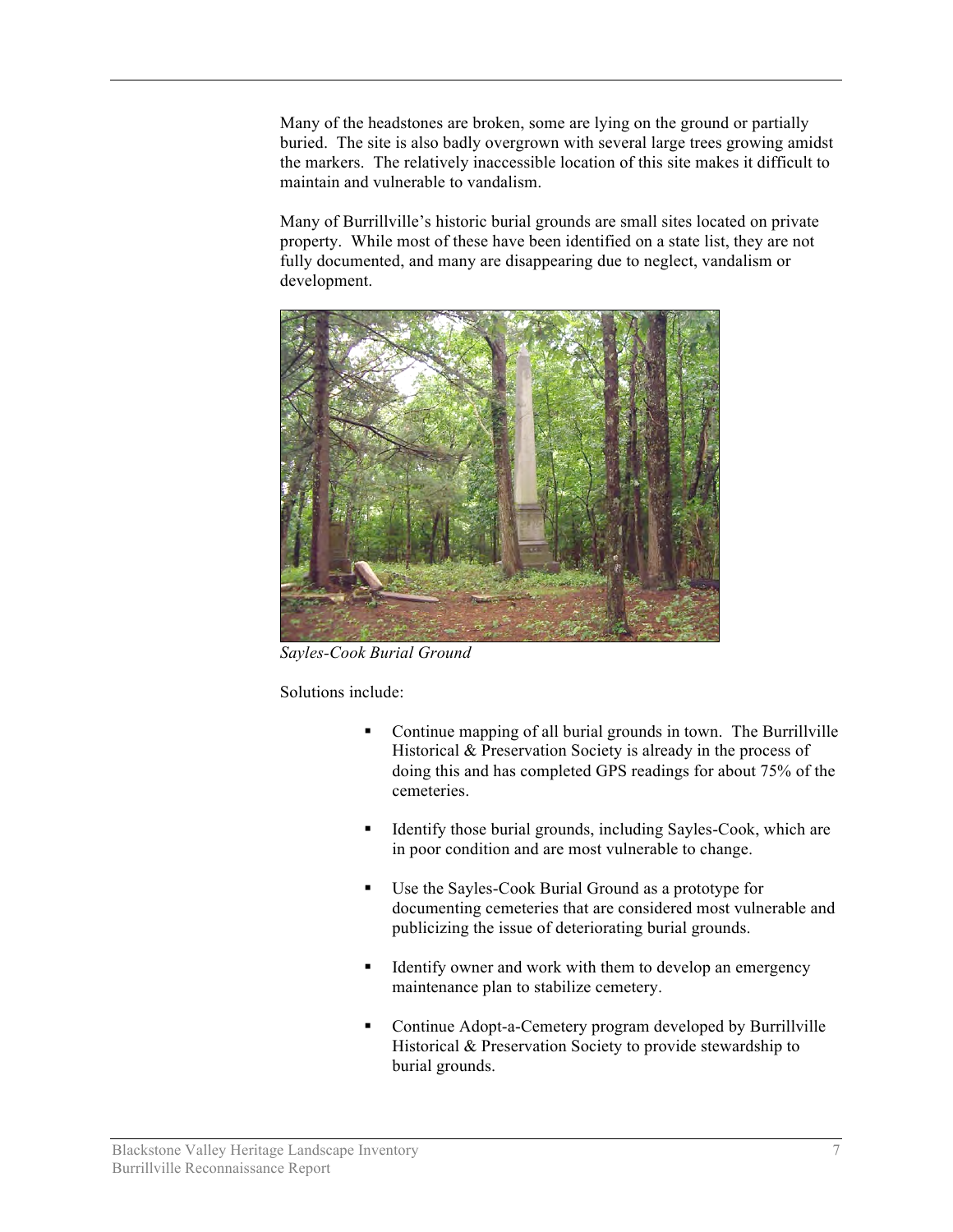**Consult organizations such as the Association for Gravestone** Studies http://www.gravestonestudies.org, which are a good source of information for citizens interested in documenting burial grounds. Stone conservation work should only be undertaken by a trained conservator.

## **Sweet's Hill Farm**

Sweet's Hill Farm, which was known as Indian Acres when it was owned by Liston Sweet, is located on the north side of East Avenue just east of the high school. There is one large parcel of approximately 150 acres, which includes land that has not been farmed in some time. The open fields are now becoming overgrown and there are no longer any agricultural buildings on the property. Three farmhouses, which front on East Avenue and were formerly associated with the property, have been divided off into separate parcels.



*Aerial view of Sweet's Hill Farm with boundary delineated in yellow*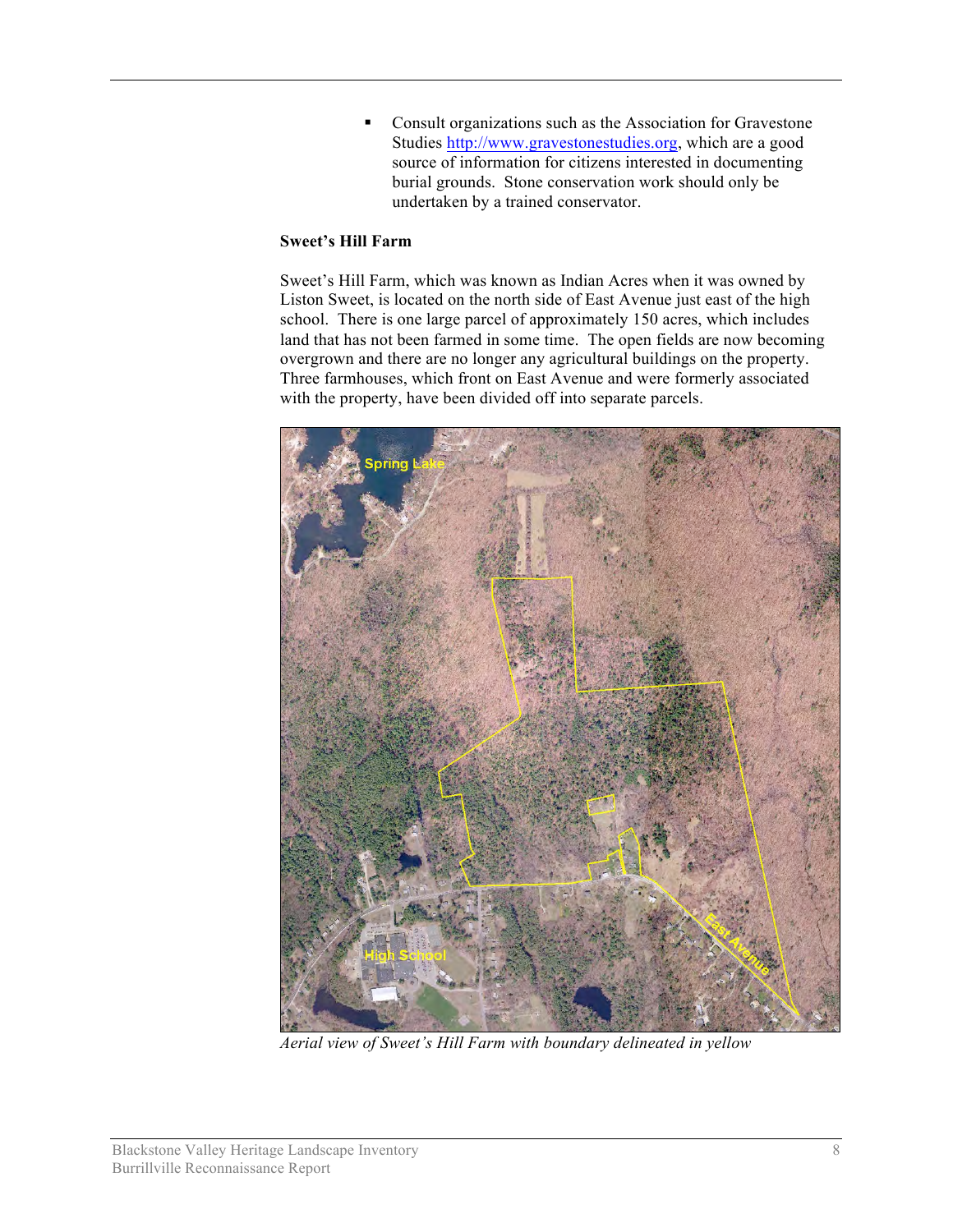East Avenue is a major route into town and residents value the 2000' of undeveloped frontage that serves as a gateway to Harrisville and other villages in the western part of Burrillville. It is also an important open space that connects with the Black Hut Management Area and Spring Lake to the north. The site is currently located in an F5 zone that allows farming on five-acre parcels with a minimum of 450' of frontage. The property owner is interested in exploring other development options but has recently been denied a comprehensive permit. Many town residents would like to see the area remain as open space. Rhode Island DEM is also interested but could not come to an agreement with the owner on purchase price. Others are concerned that removing this large property from the tax base would have a negative impact on the community.

Solutions include:

 Use Cluster Development or Rural Residential Development Ordinance to cluster development in one area and preserve the character of the large parcel.

Use of these zoning strategies can be a solution for both issues expressed by concerned residents – maintaining the view and enhancing, not decreasing, the tax base.

# **Wakefield Pond**

Wakefield Pond is a 76-acre pond located south of Wakefield Road in the far western part of Burrillville, with a dam at its southwest end, just over the town/state border in Thompson, Connecticut. It was identified as a significant area in the town's 2005 Comprehensive Plan. The pond is valued in part because there is limited development with a Boy Scout camp and only about 30 cottages on the perimeter of the pond. There are large, state-owned parcels to the north and south, as well as large nearby parcels that are owned by conservation organizations. Residents who value the area cited the good water quality and the rural atmosphere, unlike some of Burrillville's other ponds, which are more densely developed around the perimeter. Preserving these characteristics was the primary goal expressed for the area.



*Wakefield Pond*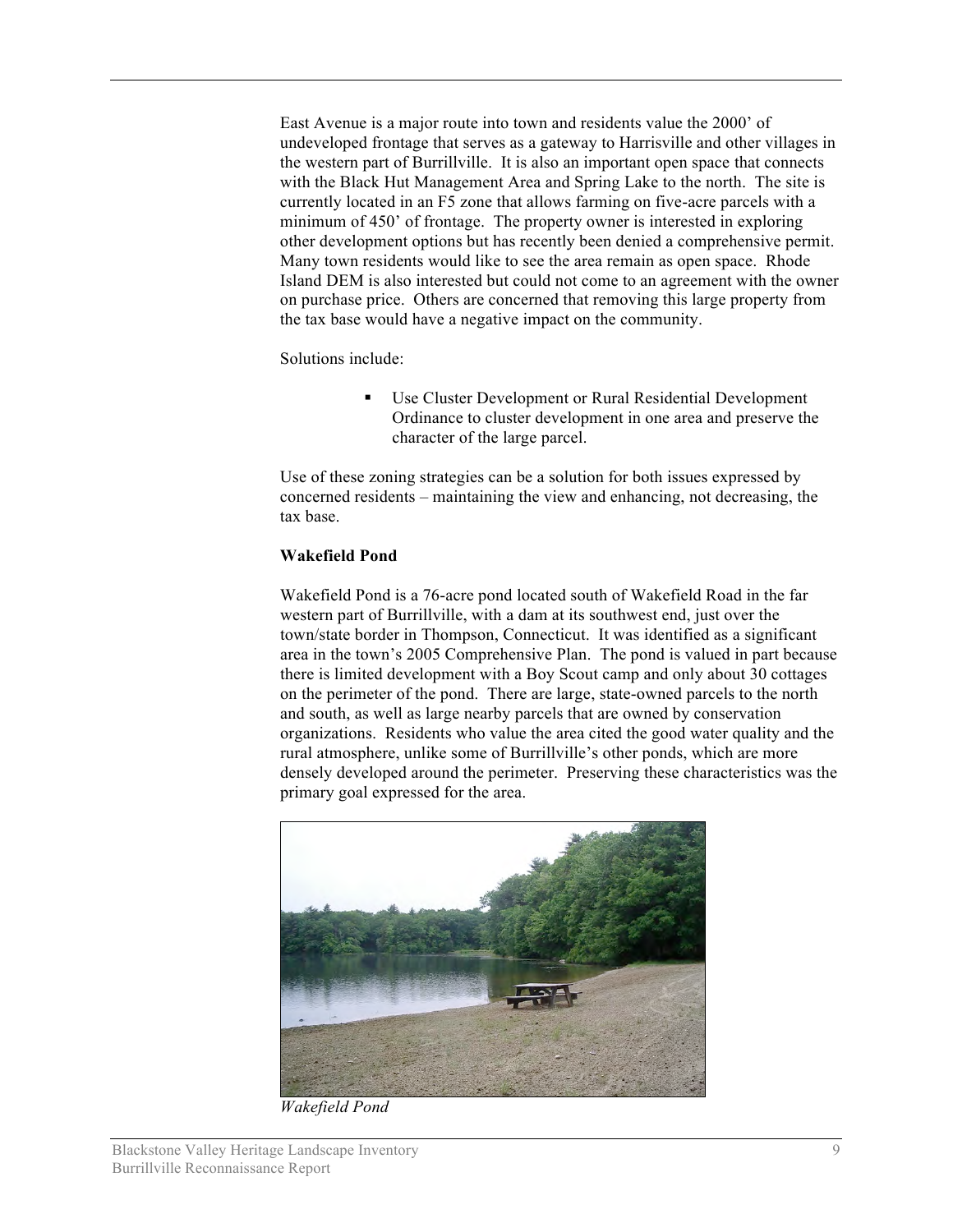Solutions include:

- **IDENTIFY** key parcels for potential acquisition by the town or by conservation organizations.
- **•** Develop water-quality testing program. Advertise results with interpretive information.
- Develop brochure for property owners on methods of protecting water quality by not using chemicals on lawns, etc. This type of educational information can be general for all water sources and personalized to the specific resource with photographs and facts about the water source.
- An important partner in solutions for Wakefield Pond may be *Save the Lakes* (www.stlri.org), an organization dedicated to preserving and improving fresh water in Rhode Island. Workshops presented by the organization have included information about backyard sustainable landscaping practices that protect the quality of water.

## **Wallum Lake**

Wallum Lake, located on Wallum Lake Road in the northwest corner of town, is a 275-acre lake with the southern half located in Burrillville and the northern half in Douglas, Massachusetts. Like many of the town's lakes and ponds it was a popular recreational destination by about 1900 with small cottages built primarily along the eastern edge. It was also identified as a significant landscape in Burrillville's 2005 Comprehensive Plan.

Along the western shore of the lake is the state-owned Black Hut Management Area, which is largely forested and is managed for wildlife and recreation. At the southeastern corner of the lake is the Zambarano Unit of Eleanor Slater Hospital, a state-owned facility that was built as a tuberculosis hospital but is now used as a long-term care facility. The hospital was established in 1905 but has grown over the years to an extensive well-landscaped campus whose early buildings still reflect unique features of a TB sanatorium. The hospital is an important institution in Rhode Island that has touched the lives of many people who either worked there or had family members who were patients there.

Along the eastern edge of the lake is a relatively low-density residential area consisting mostly of small, older cottages along the waterfront. However, there has been extensive sub-division of land within the area, which could lead to much greater impacts on the relatively rural lake area.

One of the major issues articulated by community members was concern about water quality. This is partly due to the fact that the hospital draws its water from the lake and partly because the lake is in two states, which have different regulations. Motorized boats are not allowed in the Rhode Island section but are allowed in Massachusetts.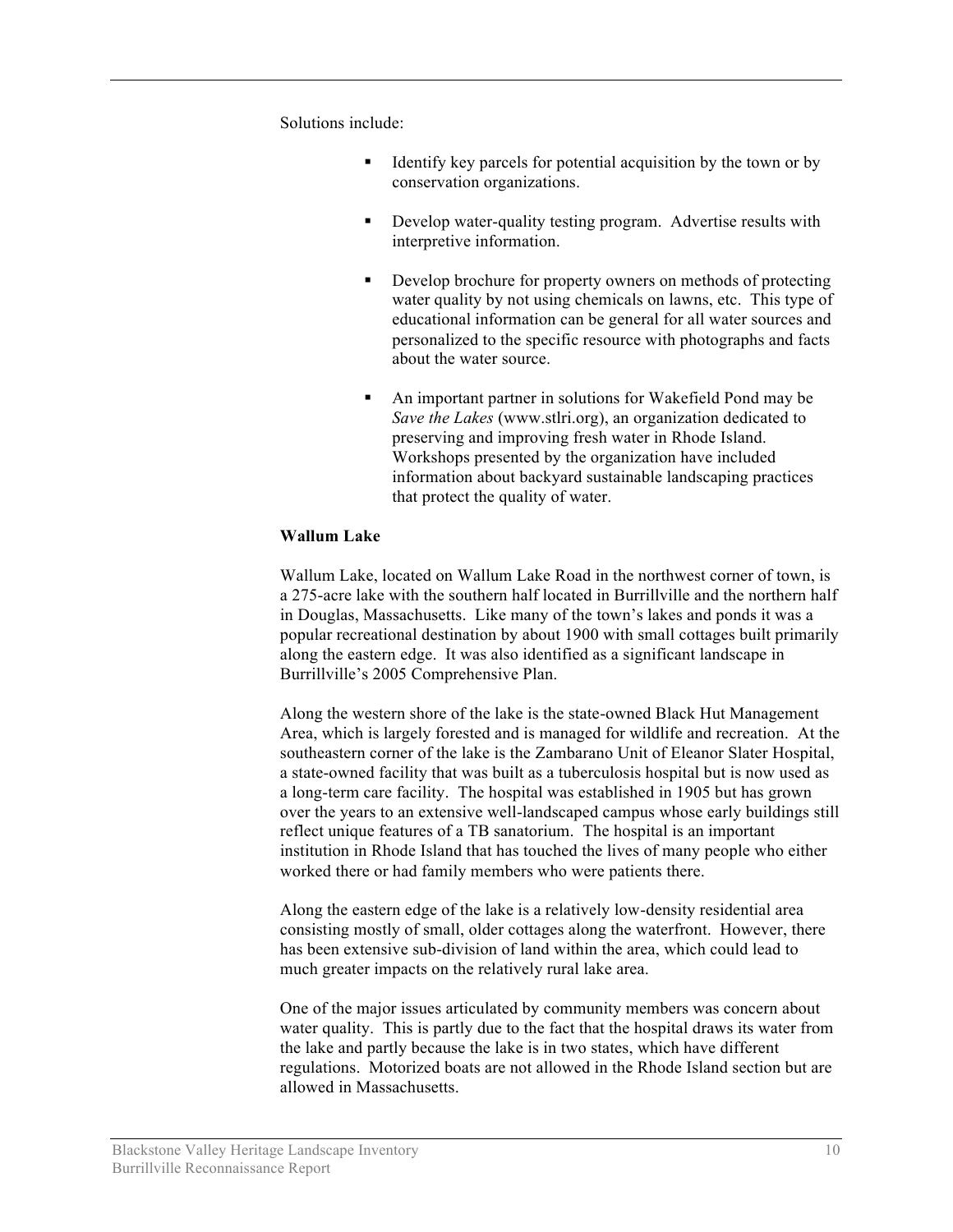The second concern was about the future of the hospital. When it was established, the remote location was an advantage because at that time it was considered desirable to house TB patients away from major population centers. However the location is no longer advantageous for a medical facility, which is also under-utilized and expensive to operate.

Solutions include:

- Form a planning committee with town and hospital officials to consider issues such as the historical significance of the property, its proximity to the lake, conditions of buildings, and the hospital's importance as a local employer.
- Develop water-quality testing program. Advertise results with interpretive information.
- Develop brochure for property owners on methods of protecting water quality by not using chemicals on lawns, etc. This type of educational information can be general for all water sources and personalized to the specific resource with photographs and facts about the water source.
- An important partner in solutions for Wallum Lake may be *Save the Lakes* (www.stlri.org), an organization dedicated to preserving and improving fresh water in Rhode Island. Workshops presented by the organization have included information about backyard sustainable landscaping practices that protect the quality of water.



*Wallum Lake viewed from Zambarano Hospital*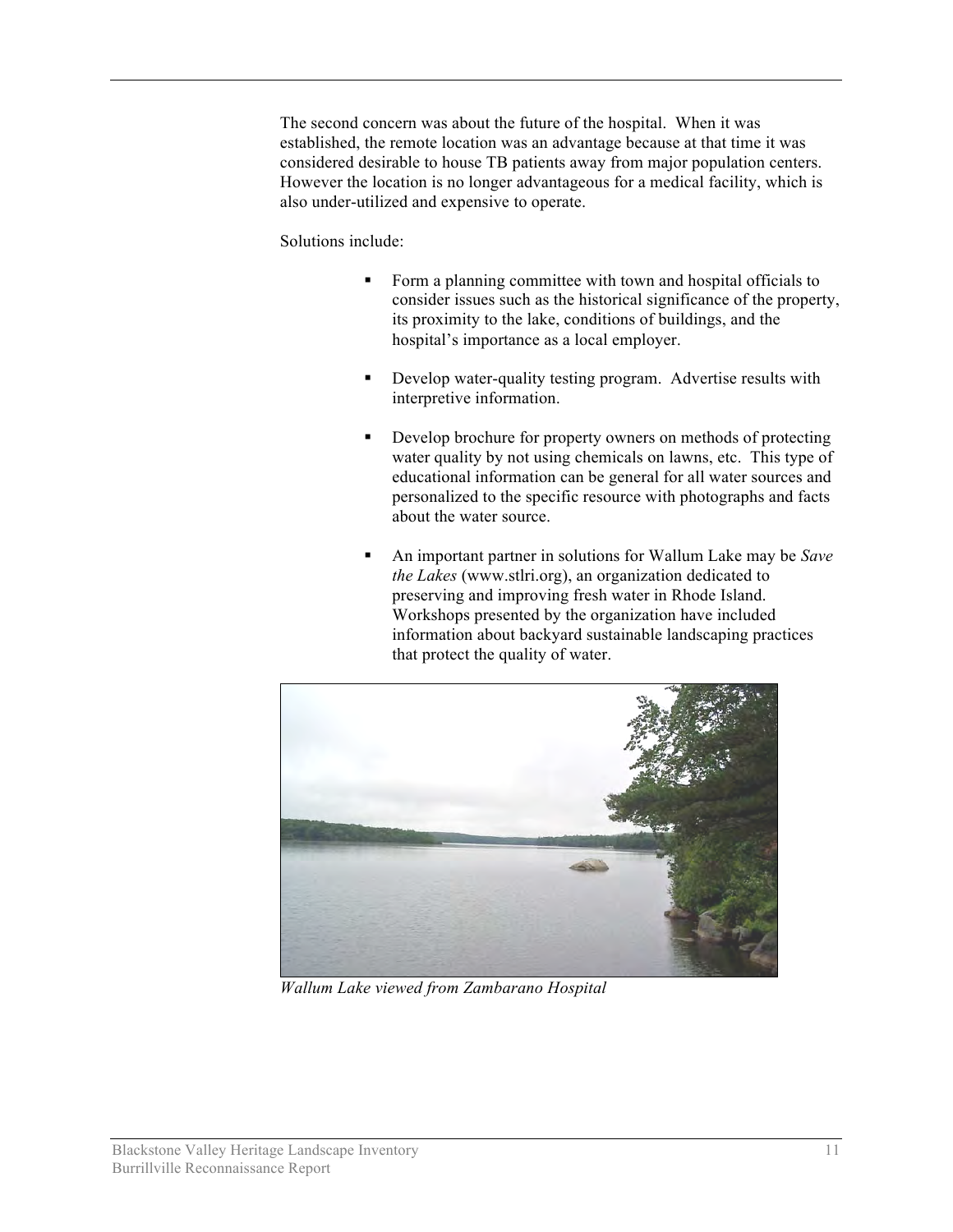

Note: Priority landscapes are shown in red

## **BURRILLVILLE'S PRIORITY LANDSCAPES BLACKSTONE VALLEY HERITAGE LANDSCAPE INVENTORY**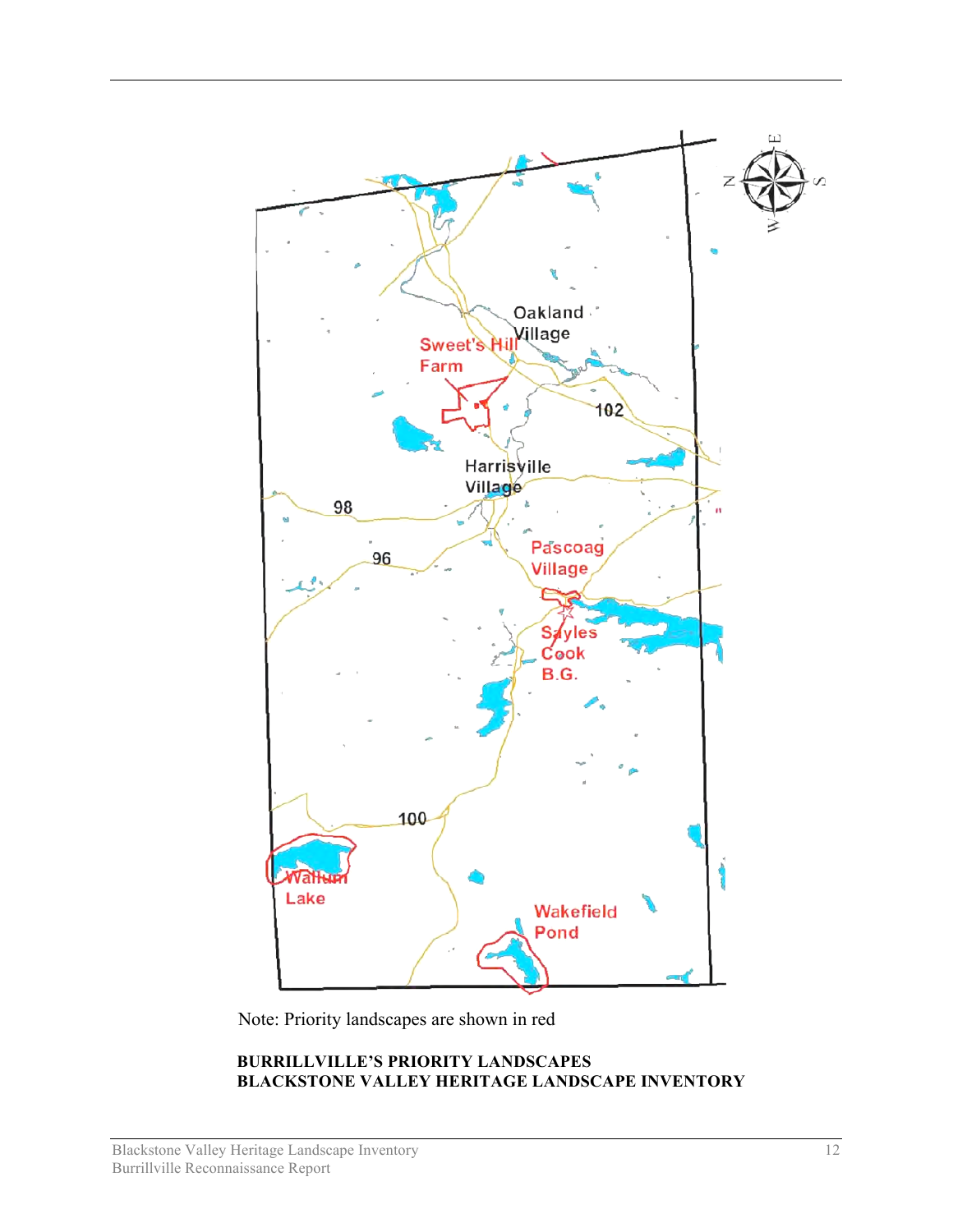## **REGIONAL CRITICAL CONCERNS**

In addition to the five specific landscapes identified as priority landscapes, which are described in the preceding section, Burrillville residents identified 48 landscapes overall, many of which reflect issues that are common to all five communities participating in the Heritage Landscape Inventory. The full list of landscapes that were identified for Burrillville is in Appendix A, but the regional issues that they represent are summarized below.

#### **Agricultural Landscapes**

Farmers are the stewards of agricultural landscapes that represent important scenic resources provide fresh, locally grown food and other products to the community, and convey the agrarian lifestyle of days past. Loss of active farming and development of agricultural property were concerns of residents who attended meetings in each of the study area's five towns. Burrillville identified eight agricultural landscapes.

Preservation of agricultural land is best addressed comprehensively by establishing priorities. Priorities will depend on the physical attributes of each farm; its economic viability; the wishes of the owner; and the importance of the farm to the community. In part those were the questions asked during the landscape identification meeting in each community.

#### **Burial Grounds**

Each town in the study area has a large number of burial grounds, which are identified on a statewide list. The inventory lists 132 burial grounds in Burrillville, some of which were identified at the meeting as critical because they are often not known, not accessible and threatened by lack of maintenance or development. Many of these are small family burial grounds which are seriously overgrown and have damaged or missing monuments.

## **Civic and Institutional Properties**

Many historic buildings, such as schools, churches and granges, have outlived their primary or original function, yet they are important as part of the historical record and often an important aspect of the visual and ephemeral character of the rural countryside or of a village center. Unless they have a valid present use, funds are typically not available to preserve them. Burrillville residents identified three properties in this category, including two camps and Zambarano Hospital.

#### **Lakes, Ponds and Reservoirs**

Bodies of water such as lakes, ponds and reservoirs, in each community of the study area, present challenges to nearby residents and to the town. Most lakes and ponds have a distinct historical background connected with early mills and recreational activities. Many reservoirs were created to provide drinking water.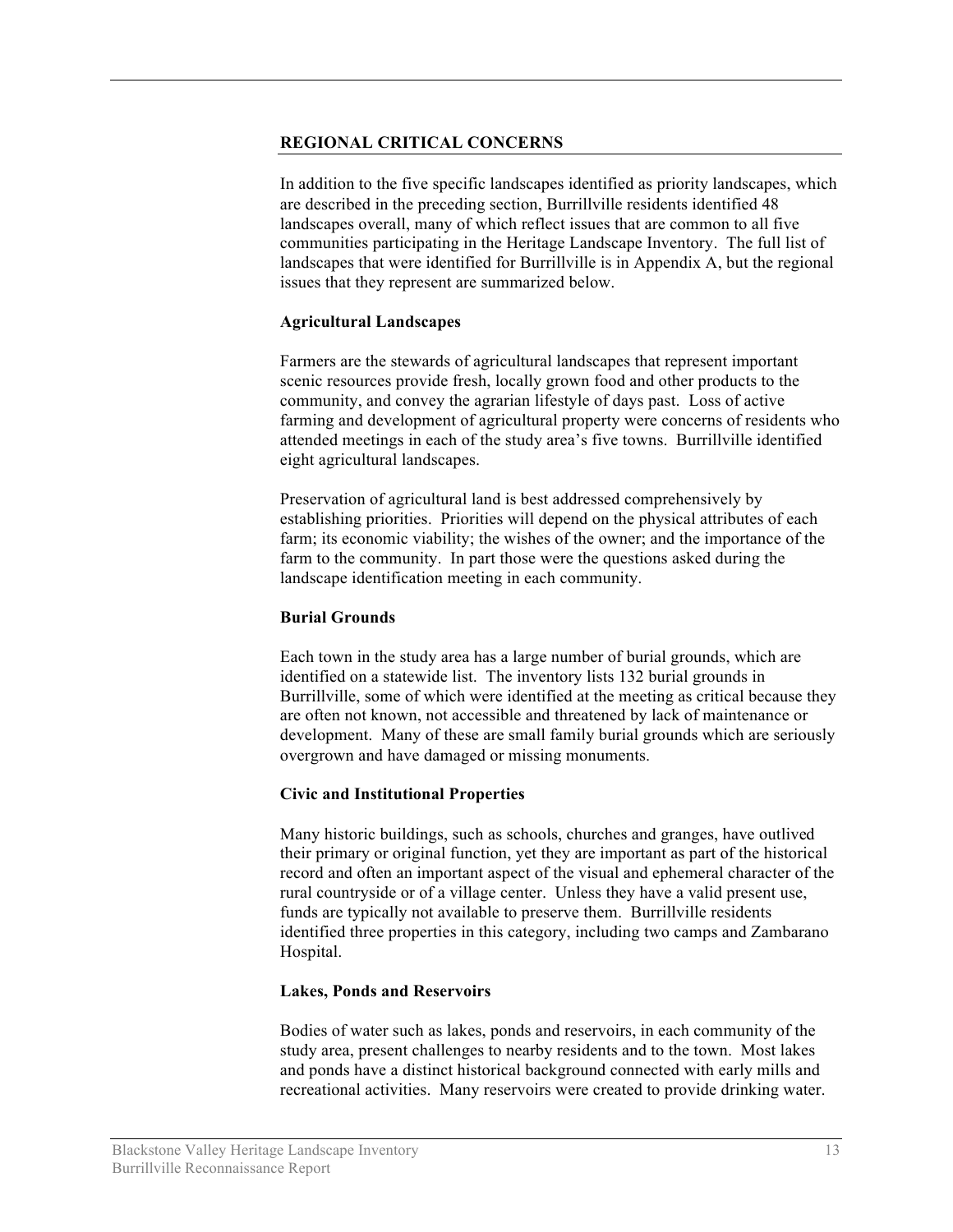They are part of the background story and important to the quality of life today. Challenges are impacts of present-day uses, which are more intense than in the past, and in many cases are impacting water quality. Invasive species tend to thrive due to the high level of nitrates in the water often caused by lawn and farm fertilizers. Burrillville identified seven resources in this category.

#### **Local Scenic Roads**

One of the many ways that Burrillville residents see and enjoy their town is traveling along the public roads, many of which retain their historic alignment, narrow road width and scenic views over open fields. Stone walls line some of Burrillville's rural roads and delineate the boundaries of former agricultural fields. Qualities that make a road scenic are stone walls, mature trees, few curb cuts and views across fields. Threats are road widening, loss of trees and stone walls, and many new curb cuts.

## **Mill Villages**

Mill villages along the rivers enrich the landscape, but pose challenging issues, particularly when they include large mill structures which are underused or no longer occupied. Small mill structures are easier to adapt to new uses while large mill structures tend to face more difficult issues such as contamination and complex ownership structure, as well as utility and infrastructure voids that are problematic. In addition, the dams associated with mills, many of which are privately owned but publicly regulated, can be costly to maintain and rebuild. With the absence of industrial uses and reuse of mill structures particularly for housing, there are new residents, some of whom may be less connected with the community due to work locations outside of Burrillville, but also there may be new residents who are interested in supporting community heritage and conservation issues.

## **Stone Walls**

Stone walls line roadways and cut across fields and woods marking property lines or outlining former pasture land, wood lots or other rural special places. They tend to have specific regional characteristics and contribute to the scenic and historic character of each and every community. In this northern region of Rhode Island stone walls are single and double width, of varying heights and are made of various sizes of rounded irregular fieldstones rather than flat fieldstones common to coastal regions in Rhode Island.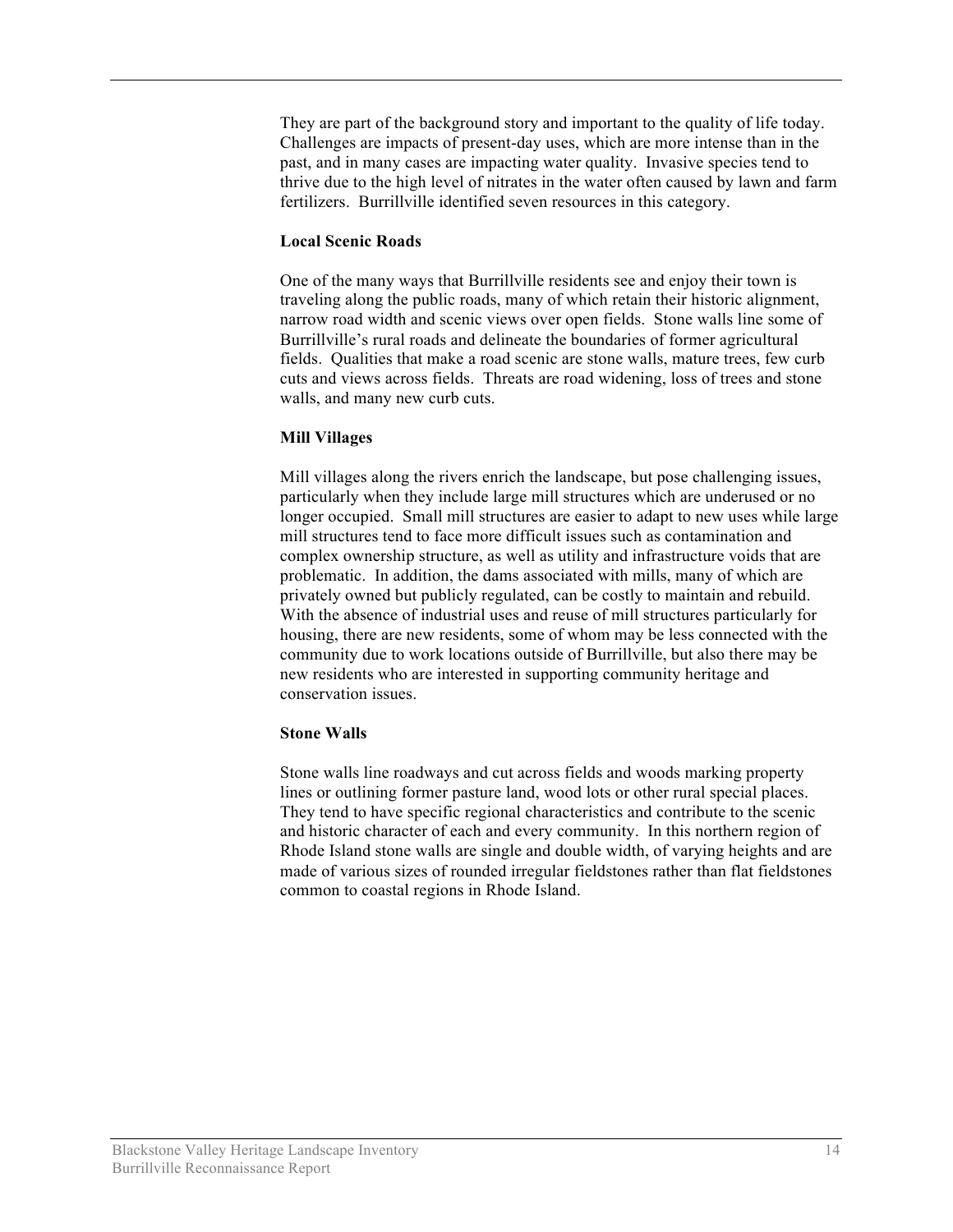#### **GENERAL PRESERVATION PLANNING RECOMMENDATIONS**

Recommendations pertaining directly to the priority heritage landscapes can be found in the section that describes the specific landscape. This section of the Reconnaissance Report offers more general recommendations relevant to preserving the character of the community that are applicable to a wide range of community resources and that cover some of the "Regional Critical Concerns" discussed in the preceding section.

Burrillville's residents place high value on the community's strong sense of place, which is created by its varied natural features and land use patterns that made use of the fertile land as well as the rivers and streams for water power.

The town is looking beyond the obvious resources to the more subtle values of landscapes, streetscapes, rural roads, mill village neighborhoods and other natural and cultural assets that define the overall fabric of the community. Like most municipalities, Burrillville is facing multiple pressures for change that threaten land-based uses and natural resources, especially its remaining farms and mill villages. Special places within the community that were once taken for granted are now more vulnerable than ever to change.

Preservation planning is a three-step process: **identification, evaluation** and **protection**. It also is essential to form partnerships as no one entity and no one strategy is sufficient in effecting comprehensive preservation planning. In Rhode Island the RIHPHC (www.preservation.ri.gov/), the BRVNHCC (www.nps.gov/blac/), Preserve Rhode Island (http://preserveri.org/) and Grow Smart Rhode Island (www.growsmartri.org) all are significant partners in preservation that can provide education, planning strategies and technical assistance for preservation activities.

Rhode Island's mandatory comprehensive planning – resulting in Comprehensive Plans that must be updated every five years – recognizes the importance of natural and historical resources, which are discussed in their own section in the plans. Heritage landscapes have been addressed in some plans and less so in others; however, now is the time to incorporate them into the Comprehensive Plan. The inclusion will enhance the overall planning for these rich cultural aspects of each community.

Traditionally preservation planning has involved a limited set of strategies that target specific types of historic resources. However, a more comprehensive approach has been gaining recognition, leading preservation planners to better understand the way in which planning goals as reported in Comprehensive Plans and the local zoning code may impact the cultural resources of the town. To this end the recommendations include some proposed changes and additions to local comprehensive plans and zoning ordinances.

Recommendations that apply to a broad range of resources are discussed below. These recommendations are listed in the order in which they are most logically addressed when applying the three-step preservation planning process as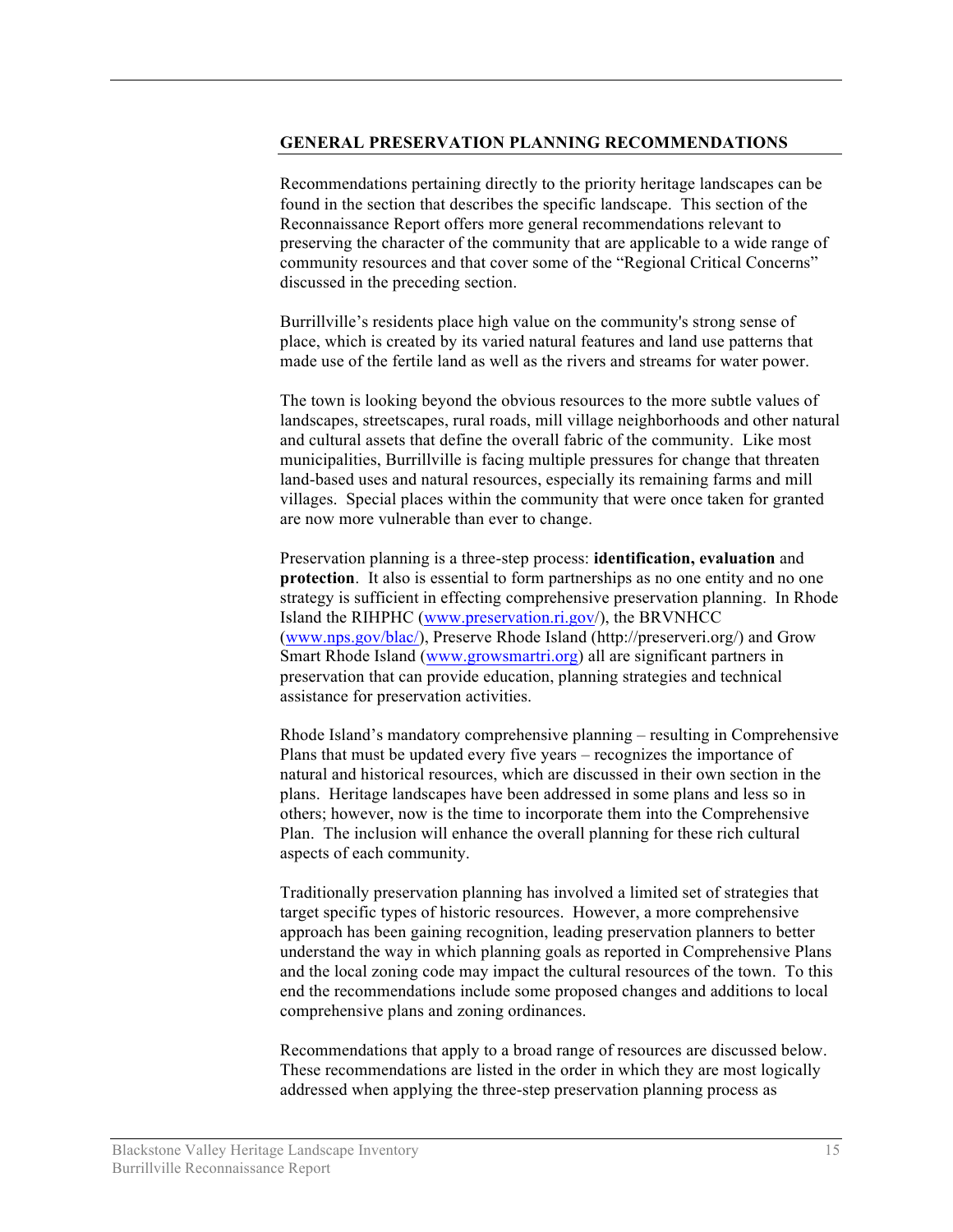described above. Thus the goal will be to  $(1)$  identify,  $(2)$  evaluate, and  $(3)$ protect using traditional as well as more progressive strategies.

#### **Survey of Heritage Landscapes**

While the heritage landscape inventory process helped to identify a wide range of resources that are valued by Burrillville residents, only the priority landscapes are described in any detail in this report. Thus the vital first step in developing preservation strategies for heritage landscapes is to record more detailed information about these and other resources. One cannot advocate for something unless one knows precisely what it is – the physical characteristics and the historical development. It is this information that often engages the public in wanting to preserve resources.

The RIHPHC survey methodology is a starting point. Many of the heritage landscapes may be more critically understood with a cultural landscape identification approach as outlined by the National Park Service in Bulletin #30, *Guidelines for Evaluating and Documenting Rural Historic Landscapes* http://www.nps.gov/history/nr/publications/bulletins/nrb30/.

- Compile a list of resources that are under-represented or not sufficiently documented, beginning with the heritage landscapes already identified by the community.
- Document unprotected resources first, beginning with the most threatened resources.
- Make sure to document secondary features on rural and residential properties, such as outbuildings, stone walls, and landscape elements such as circulation networks, boundaries and land use patterns that are physically apparent.
- Record a wide range of historic resources including rural landscapes and industrial resources.
- **Include heritage landscapes in the next Comprehensive Plan Update.**

Ongoing community-wide archaeological reconnaissance survey would help to identify patterns of ancient Native American and later European occupation and to identify known and probable locations of archaeological resources associated with these patterns. Known and potential ancient Native American and historic archaeological sites should be documented in the field for evidence of their cultural association and/or integrity. Care should be taken to keep archaeological site information in a secure location with restricted access.

#### **National Register Program**

While the National Register does not automatically preserve a property, it does provide an opportunity for state review of proposed modifications in cases where federal or state monies or permits are being utilized.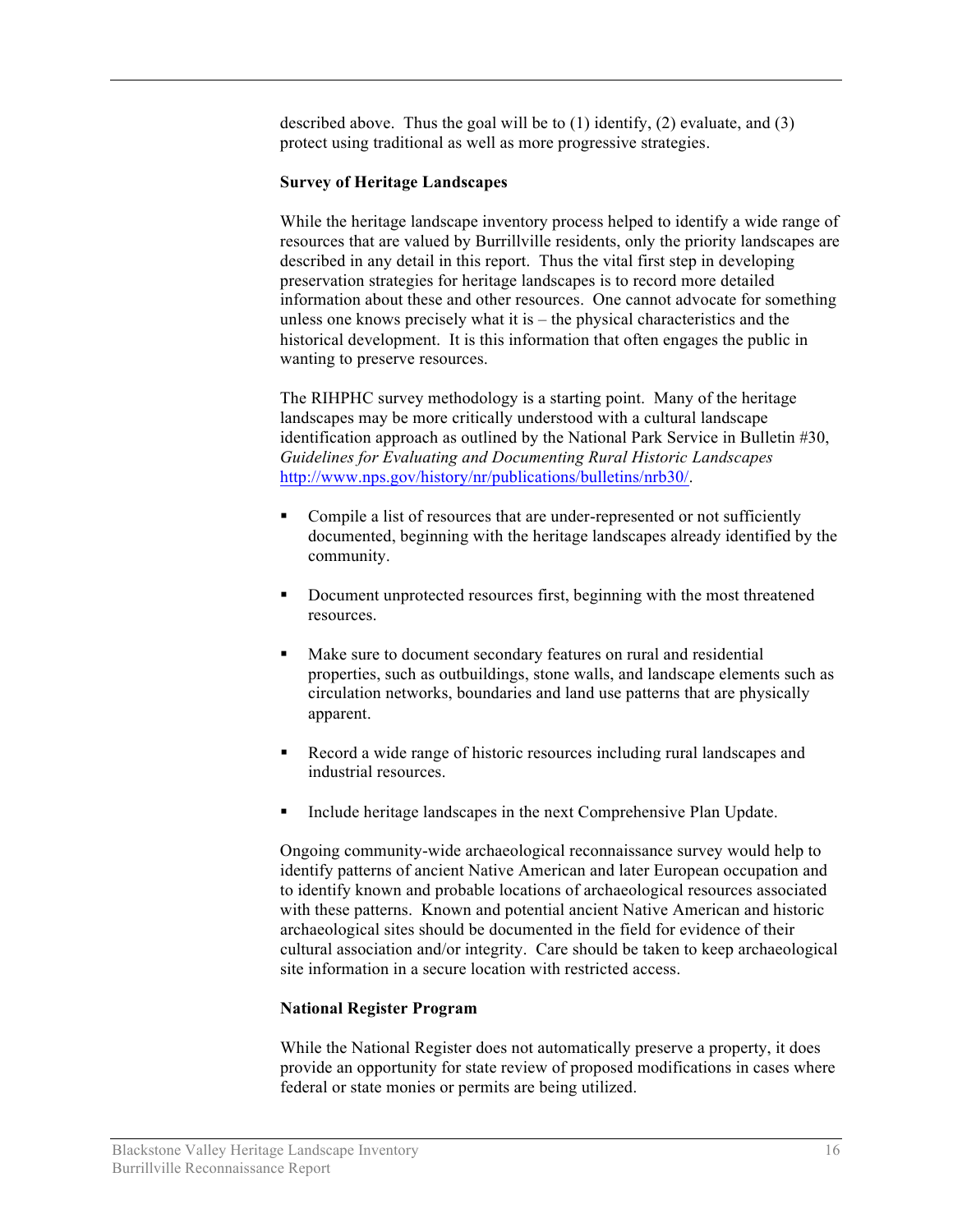Using the lists of potentially National Register eligible properties that were included in the 1982 Preliminary Report of Burrillville's Historic and Architectural Resources and the 2005 update to the Comprehensive Plan, Burrillville could expand its National Register of Historic Places program to augment the properties and districts already listed.

The first step is to re-evaluate each property and district on the potentially eligible lists in Appendix B for eligibility, followed by developing a National Register listing plan, taking into consideration each property's integrity and vulnerability. Properties that are in need of recognition in order to advance preservation strategies should be given priority. In addition, evaluation of archaeological sites and other historic resources not on these lists may yield additional resources that are potentially eligible for National Register listing. See Appendix B for more details about additional properties that are potentially eligible for listing on the National Register.



*Tinkham House, East Avenue*

## **Community-Wide Preservation and Zoning Strategies**

Nearly all preservation strategies address village and neighborhood character in some manner. As described above, thorough documentation is an important first step in the preservation planning process, followed by National Register listing where appropriate. Following identification and evaluation, each community looks for strategies to protect the special areas in the community. There are traditional preservation planning strategies as well as land use and planning strategies that have been used to support preservation. Some of the tools are described below.

**Local historic district zoning** is one of the most effective traditional preservation strategies in many Rhode Island communities. A local historic district ordinance, which is adopted through a local initiative, recognizes special areas within a community where the distinctive characteristics of buildings and places are preserved and protected by the designation. These districts are one of the strongest forms of protection for the preservation of historic resources. They are adopted by the Town Council.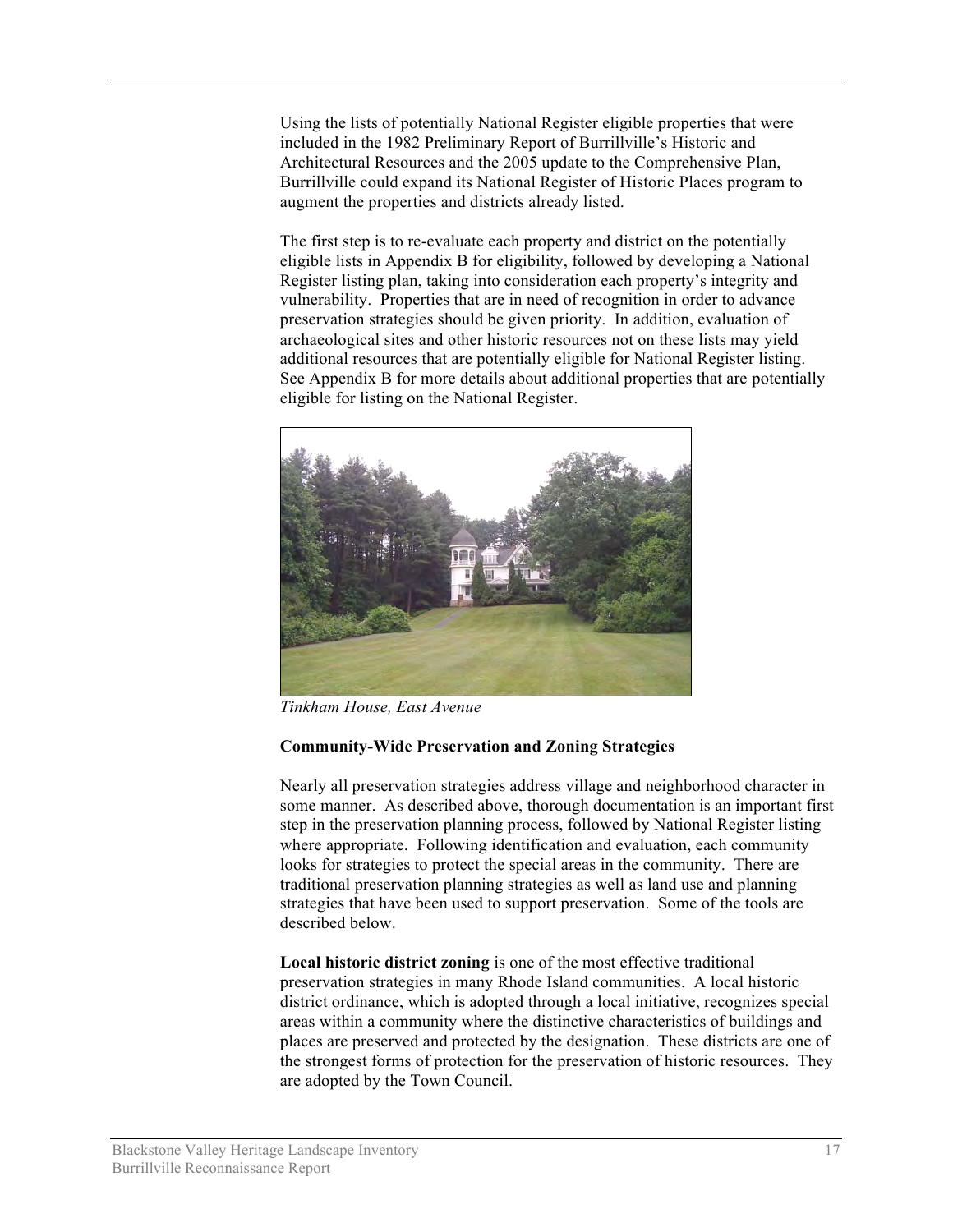**A demolition delay ordinance** provides a time period in which municipalities and property owners can explore alternatives to demolition. While relatively rare in Rhode Island, demolition delay ordinances are employed more widely in other states. Such ordinances allow communities to defer demolition of historic structures for an allotted period of time. This delay may help to deter developers and owners from demolishing historic structures that need new systems or are in the middle of a lot making it more challenging to subdivide. In Rhode Island demolition delay has only been adopted in a couple of communities and is part of the zoning ordinance.

**Neighborhood architectural conservation districts** are local initiatives that recognize special areas within a community where the distinctive characteristics of buildings and places are preserved and protected. They are less restrictive than local historic districts but still embrace neighborhood character. These districts are used in many states across the nation and are similar to local historic district designation but less restrictive; regulations tend to address massing and scale rather than materials and architectural detail. However Rhode Island's state statute for local historic districting can be tailored to the needs of a community in a more flexible way than in many states. Therefore the flexibility and the less restrictive standards of a neighborhood architectural conservation district may be less applicable than in other states. Perhaps in instances where a local historic district ordinance has been written for one part of a neighborhood or village in a town, a neighborhood architectural conservation district may be more appropriate for another neighborhood where there is a need to embrace neighborhood character without the restrictive regulations of an already established local historic district.

**Conservation cluster development** seeks to preserve open space while allowing for the same building yield with more compact development. While most ordinances are similar in goals and implementation there may be ways to make this approach to subdivision more enticing or a requirement for large rural parcels in particular. This would be a particularly effective way in which to develop a large parcel. It is a method in which to preserve certain land uses as well. For parcels in large parcel zoning districts subdivision should require the submittal of a conventional subdivision plan and a conservation development plan. The reviewing board should be able to approve the better of the two plans and offer an additional unit or percentage of units based on the size of the land area and development size. The open space set aside could be farm land that remains in agricultural use.

**Flexible zoning** gives the Planning Board the ability to shift some of the dimensional requirements in a subdivision in order to preserve certain features on a property such as key historic structures, stone walls, a stand of trees, or a promontory, as long as there is no increase in density.

**Overlay districts** provide a new set of rules for the development of land in a particular area that supersedes the underlying zoning can help to accomplish goals without creating a whole new zoning district. Overlay districts may be used to preserve certain vistas along rural roads, or certain development patterns in a village center.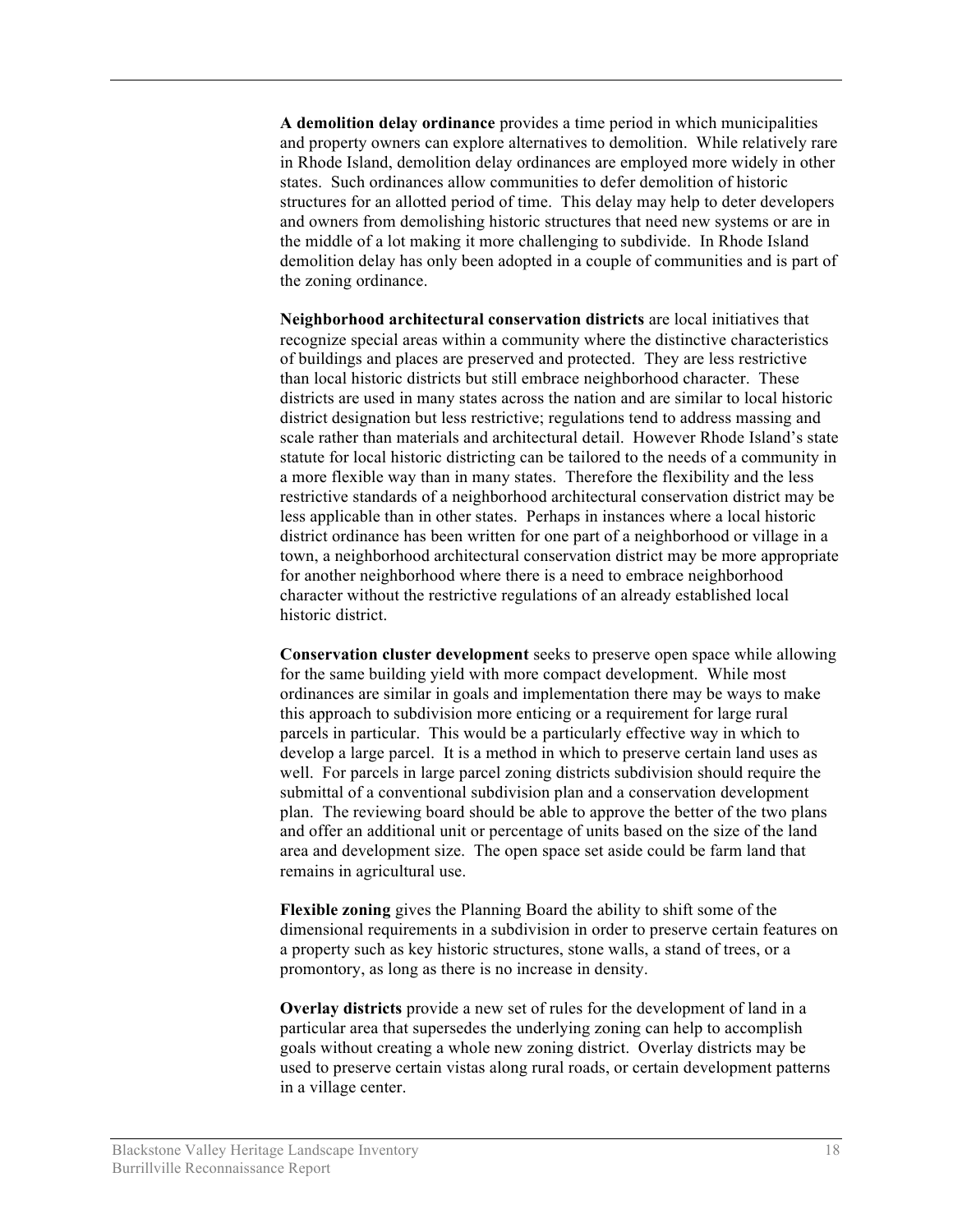## **Agricultural Landscapes**

As land use pressures intensify, farm owners now need multiple tools and partners to retain and work their land. Thus, preservation strategies require partnerships to assist in that stewardship. North Smithfield is presently developing an agricultural business zone, which will allow more "as-of-right" development for agricultural development including infrastructure.

- Document historic barns and other farm outbuildings. Consider The Trustees of Reservations (TTOR) "Barns in the Highland Communities" report as a model.
- Encourage owners to investigate the sale of development rights through the *Farmland Preservation Act* (Rhode Island General Law Chapter 42-82) administered by Department of Environmental Management's Division of Agriculture.
- Enroll farmland in program established by the *Farm, Forest and Open Space Act* (Rhode Island General Law Chapter 44-27) to ensure that the land is assessed at its farming use value rather than potential development use. Enrollment requires an approved conservation plan outlining best management practices.
- Adopt the *Right to Farm Act* (Rhode Island General Law, Chapter 2-23) in order to support farmers when there are conflicts in adjacent land uses.
- Form an *Agricultural Preservation Commission* to help advocate for farmers, develop zoning that is beneficial to farmers, and assist in implementing goals to preserve farming that appear in study area Comprehensive Plans and Updates.
- Join *Rhode Island Agricultural Partnership*, a newly formed coalition with a mission to enhance agriculture and local food systems and develop a fiveyear strategic plan to sustain and improve agriculture in Rhode Island.
- Support *Rhode Island Center for Agricultural Promotion and Education* www.rifarmways.org and its New England FarmWays program. This organization supports farmers in planning, research, management, marketing, local communication, tourism and other pertinent topics.

## **Burial Grounds**

While the Rhode Island Historical Cemetery Commission http://www.historicalcemeteries.ri.gov/ has a data base of all of its burial grounds, in most cases very little is known about the historic resources, current ownership and existing conditions of each burial ground, particularly the smaller, less well-known ones.

**Map all burial grounds in town, preferably with GPS locations.**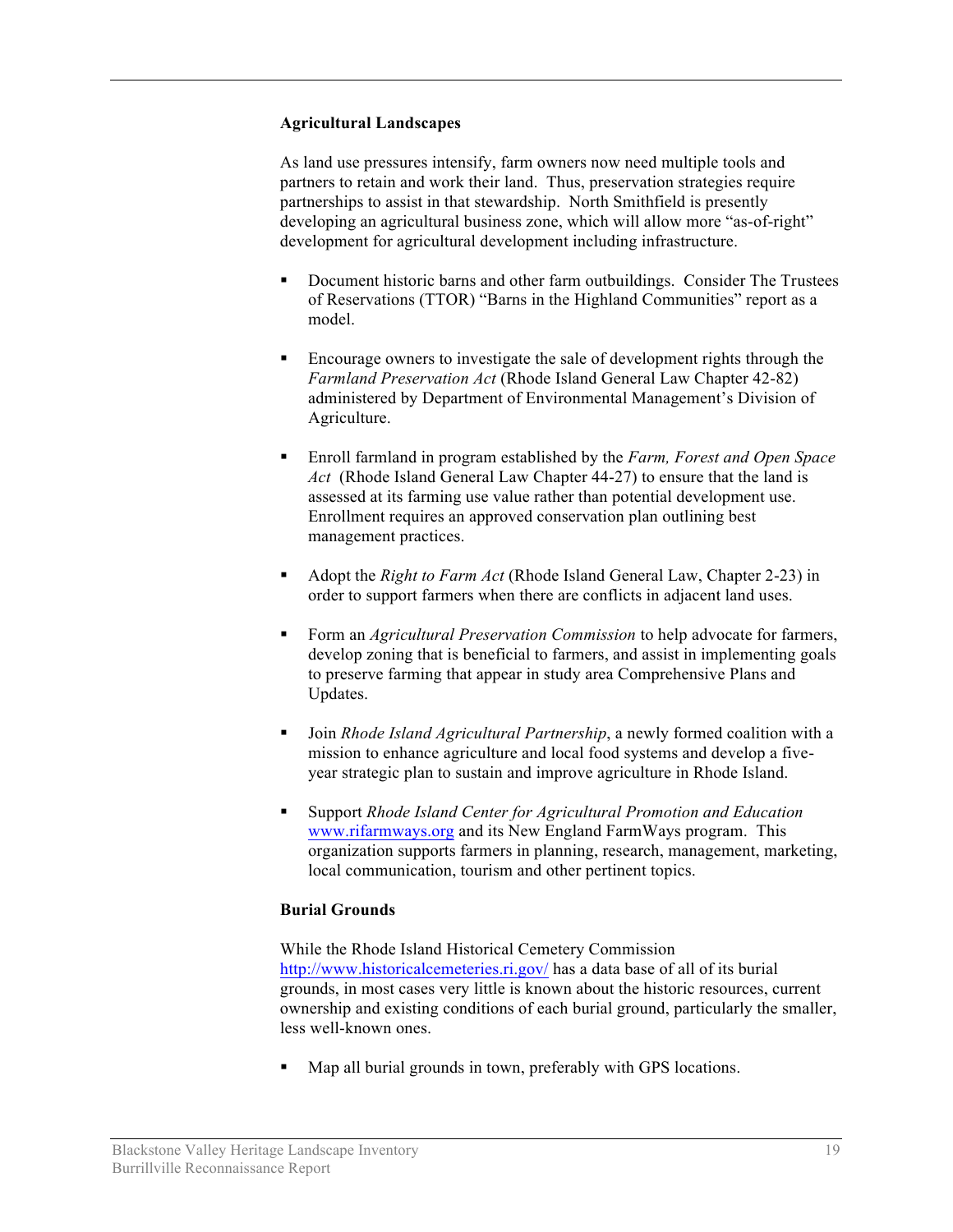- Prepare updated inventory to identify burial grounds that are particularly vulnerable to change, followed by preservation plans for those that are at the highest risk.
- Consult organizations such as the Association for Gravestone Studies http://www.gravestonestudies.org, which are a good source of information for citizens interested in documenting burial grounds. Stone conservation work should only be undertaken by a trained conservator.
- Expand current Adopt-a-Cemetery program to provide care for additional burial grounds in poor condition.
- Adopt an ordinance that preserves and protects burial grounds and cemeteries as well as a buffer area around the same. North Smithfield has such an ordinance, which preserves a 25-foot buffer area around the limits of burial grounds and cemeteries.

# **Civic and Institutional Properties**

Reuse of civic and institutional properties requires knowledge of land use regulations in the area, needs of the community and a conditions assessment of the property in order to understand cost and benefit of reuse options.



*Zambarano Unit of Eleanor Slater Hospital at Wallum Lake*

- Develop assessment report of building or structure to include architectural description, history, conditions, zoning, allowed uses, options, etc.
- Form friends groups to raise private funds to maintain civic and institutional properties and to solicit private partners such as local businesses to assist in funding preservation of historic civic and institutional buildings.
- Arrange adaptive reuse charrettes to brainstorm about ways in which to preserve under-used or vacant buildings.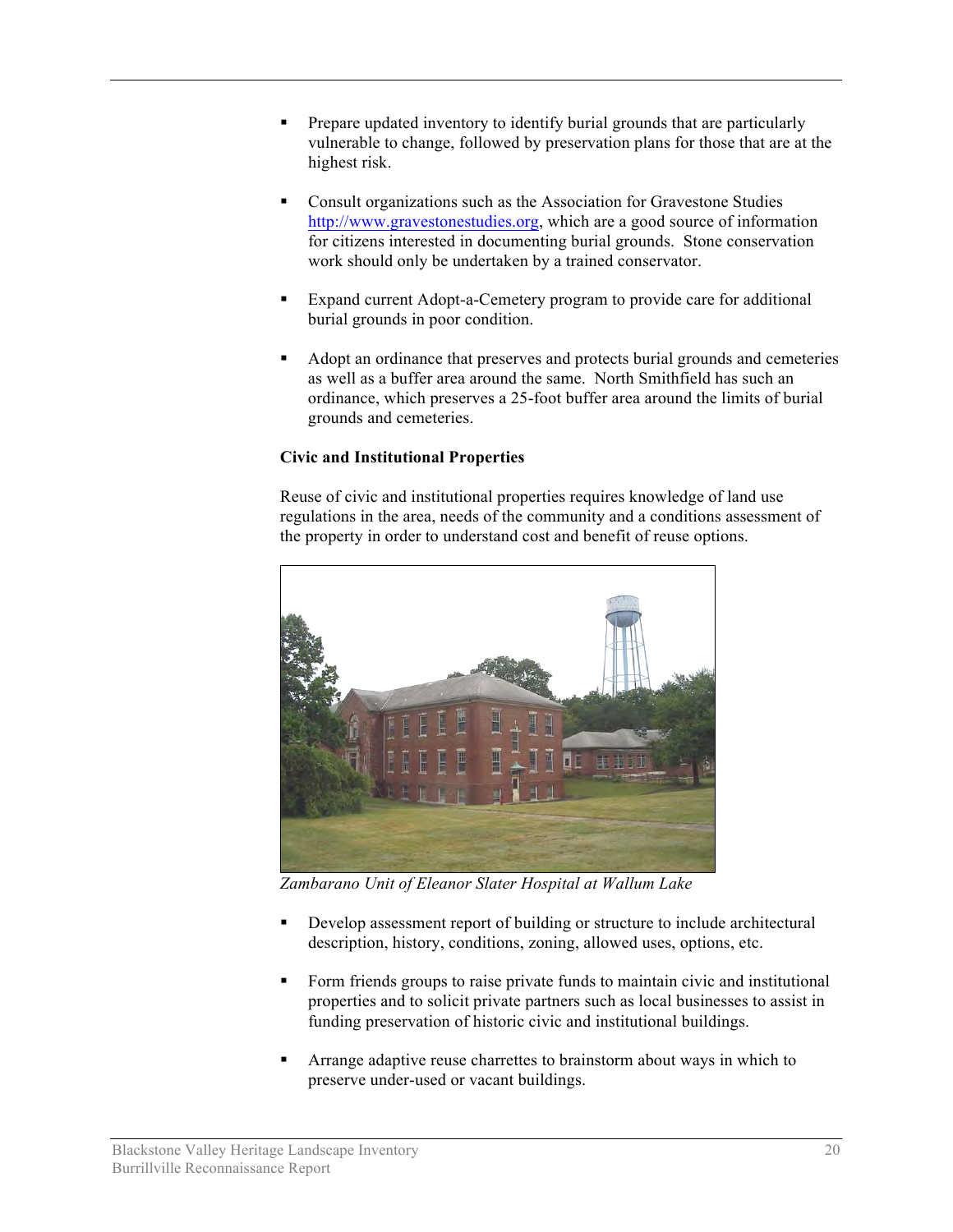#### **Lakes, Ponds and Reservoirs**

Preservation of water bodies such as lakes, ponds and reservoirs takes cooperation among abutters and other users of the water bodies. Some of the challenge is lack of information about the ill-effects of certain types of activities.

- Develop water-quality testing program. Advertise results with interpretive information.
- Develop brochure for property owners on methods of protecting water quality by not using chemicals on lawns, etc. This type of educational information can be general for all water sources and personalized to the specific resource with photographs and facts about the water source.

An important partner in solutions for water bodies may be *Save the Lakes* (www.stlri.org), an organization dedicated to preserving and improving fresh water in Rhode Island. Workshops presented by the organization have included information about sustainable landscaping practices that protect water quality.

## **Local Scenic Roads**

Scenic roads are an integral part of the historic fabric of a community. They are highly valued by residents and visitors alike. Yet, roads must also accommodate modern transportation needs and decisions regarding roadways are often made with travel requirements as the only consideration. The visual quality of a road is made up of characteristics that are within the public right-of-way and those that are on private property including tree canopies, stone walls and views across open fields. Rhode Island has a Scenic Roadways program for the designation and preservation of scenic state roads. Only eight roads have been so designated one of which is in Lincoln – one of the towns participating in the Heritage Landscape Inventory program. The local Highway Department can request designation of a particular state road or sections thereof; however that would not apply to the many winding rural roads that are evocative of Burrillville's agricultural past. The best protection is for the town to adopt a local designation process with an ordinance that provides review for certain actions that may change the scenic quality of roads.

Protection of scenic roads therefore requires more than one approach.

- Complete an inventory with descriptions and photo documentation of each of the roads in Burrillville including the character-defining features that should be retained. The 2005 Comprehensive Plan Update also recommends inventory of a number of scenic roads.
- Adopt design criteria to be considered when approving removal of trees and stone walls, such as a provision allowing only one driveway cut per property on scenic roads. This is particularly applicable to subdivisions and not appropriate for working farms that often require multiple entrances. Once adopted coordinate procedures between the Highway Department and the Planning Board that reviews subdivisions.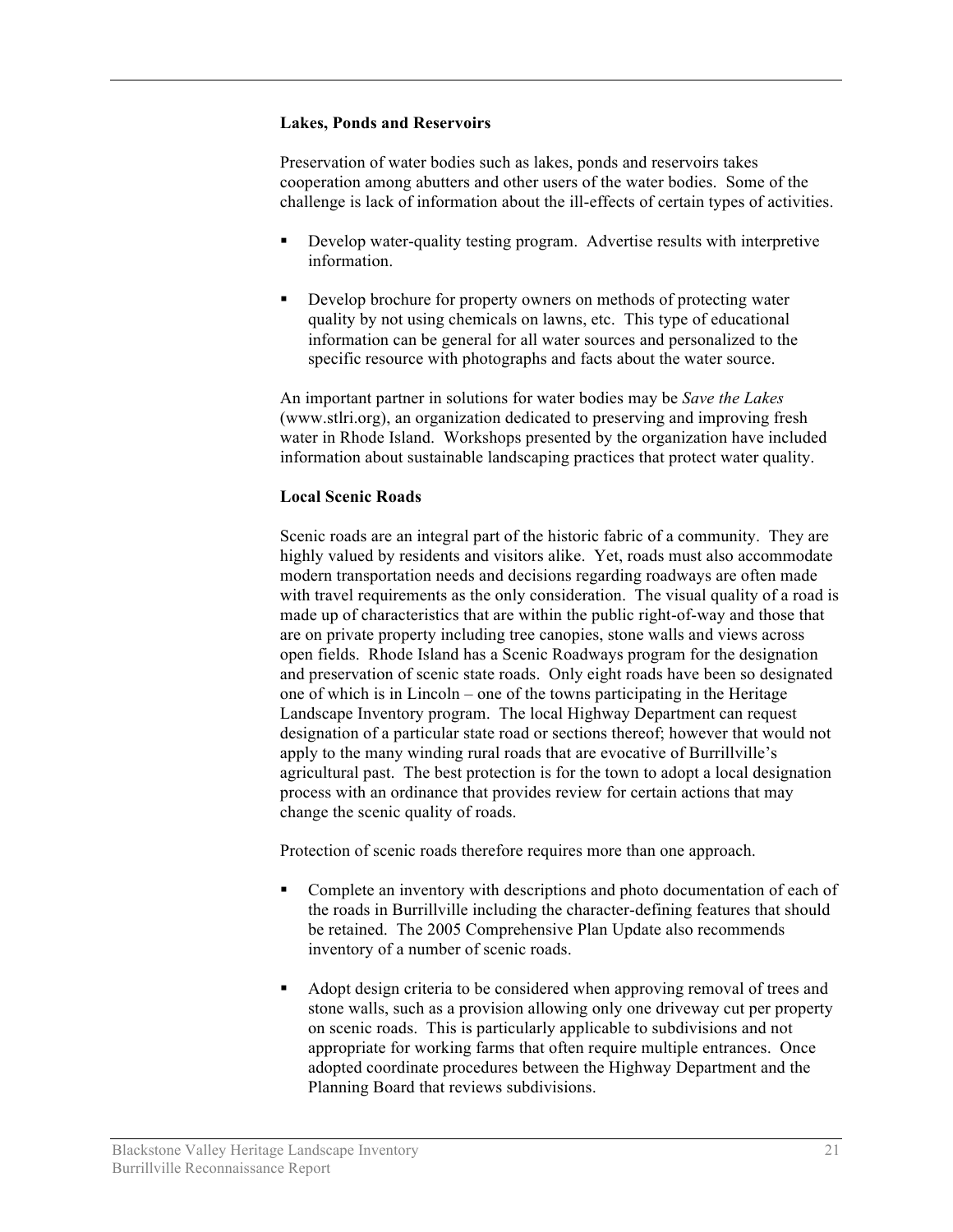- Consider a scenic overlay district that may provide a no-disturb buffer on private property bordering on scenic roads or adopt flexible zoning standards to protect certain views.
- Develop local policies and implementation standards for road maintenance and reconstruction, including bridge reconstructions, which address the scenic and historic characteristics while also addressing safety. This is an important public process in which the community may have to accept responsibility for certain costs to implement standards that are not acceptable to projects funded by Rhode Island Department of Transportation. Such standards should have a section addressing the way in which the local Highway Department maintains roads, for example requiring a public hearing if any trees or stone walls are to be removed or if additional pavement is to be added to a town road during reconstruction or repair. Policies can be adopted by local boards having jurisdiction over roads, or can be adopted through an ordinance passed by the Town Council. In developing policies consider factors such as road width, clearing of shoulders, walking paths, posted speeds. A delicate balance is required.

## **Mill Villages**

Preservation strategies appropriate for mill villages often support economic development due to the cohesiveness of villages and the character of many of the buildings. To maintain the size, scale and massing within the village as well as preserve distinctive building types, local historic district designation is the most effective tool. Other zoning strategies may help to make large mill buildings more viable such as: overlay districts that may provide additional allowed uses; and flexible zoning that may allow flexibility in dimensional requirements. The Rhode Island Historic Homeowner's Tax Credit can be an important preservation tool for residences that are listed in the National Register, providing homeowners with a 20% tax credit for approved, exterior restoration work. The Federal Historic Preservation Tax Credit provides tax incentives for the rehabilitation of income-producing properties, as does the state Historic Preservation Investment Tax Credit (currently unavailable but could be re-instituted).

## **Stone Wall Preservation**

Stone walls are vulnerable to development of rural parcels, widening of rural roads and even as a source of revenue. There are two mechanisms that have been used in some Rhode Island communities – one is an incentive, the other is a regulation.

A state statute (R.I.G.L. **§** 44-3-43) provides a valuation exemption of up to \$5,000 that can be subtracted from the assessed value of a property that retains its stone walls. A municipality must adopt an ordinance to take advantage if this state statute. Within this statute the definition of "historic stone walls" is those stone walls that pre-date 1900 and are a vertical alignment of natural stones. The tax exemption can only be applied to walls that are at least three feet in height, at least 50 feet in length and are maintained.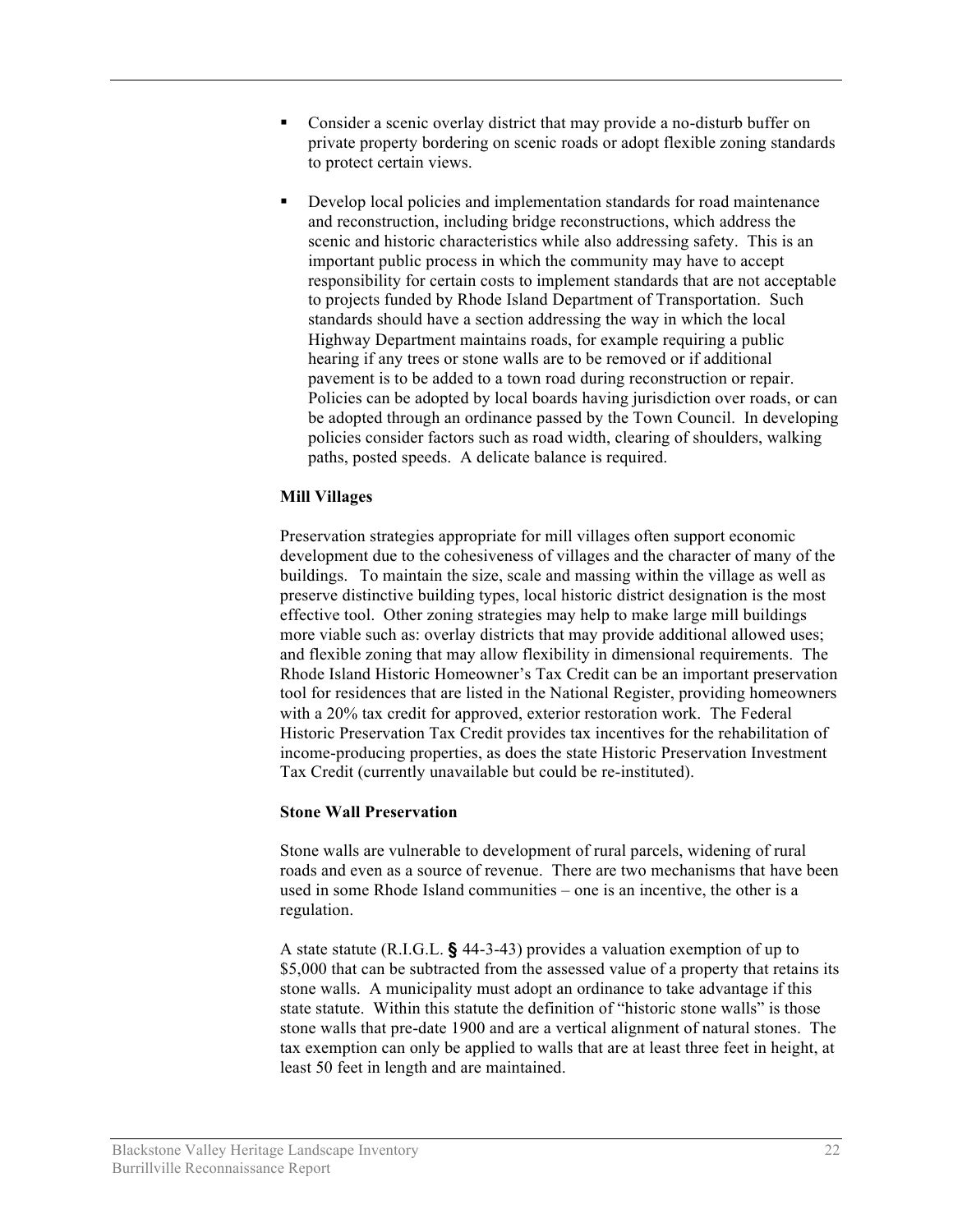Four communities in Rhode Island have developed regulatory ordinances that provide a modicum of protection. Each relies on the definition of "historic stone walls" in the tax exemption statute. The Town of Smithfield has developed an ordinance that has become the model for other communities - the Smithfield Stone Wall Protection and Preservation Ordinance. This law gives the legal authority to the municipality to fine an owner who removes stone walls without necessary permits or conditions in a permit. Other communities in this study area are working to adopt an ordinance similar to Smithfield's.



*Grace Note Horse Farm on Jackson Schoolhouse Road*

## **Funding of Preservation Projects**

Funding for preservation projects is an important aspect of implementing preservation strategies. Both the RIHPHC and BRVNHCC have limited funding programs to assist communities in preservation-related issues. Communities that have adopted historic district zoning are eligible for Certified Local Government (CLG) status. Once designated a CLG by the RIHPHC, the community is eligible for some survey and planning grants through the RIHPHC. Other funding sources include:

- *Preservation is Local* grants for planning and documentation projects that have been leveraged with CLG funding – grant program only operated in 2009 and future is unknown. RIHPHC Program.
- *Community Development Block Grant* (CDBG) funds for improving community facilities, neighborhood revitalization, and economic development. A limited funding source particularly for non-entitlement communities which includes all five towns in the study area.
- The *Federal Investment Tax Credit (ITC)* can make a difference in the financing of a project that is completing a substantial rehabilitation of an income producing property that is listed in or eligible for listing in the National Register of Historic Places. A "certified rehabilitation" that is carried out in accordance with the Secretary of Interior's Standards for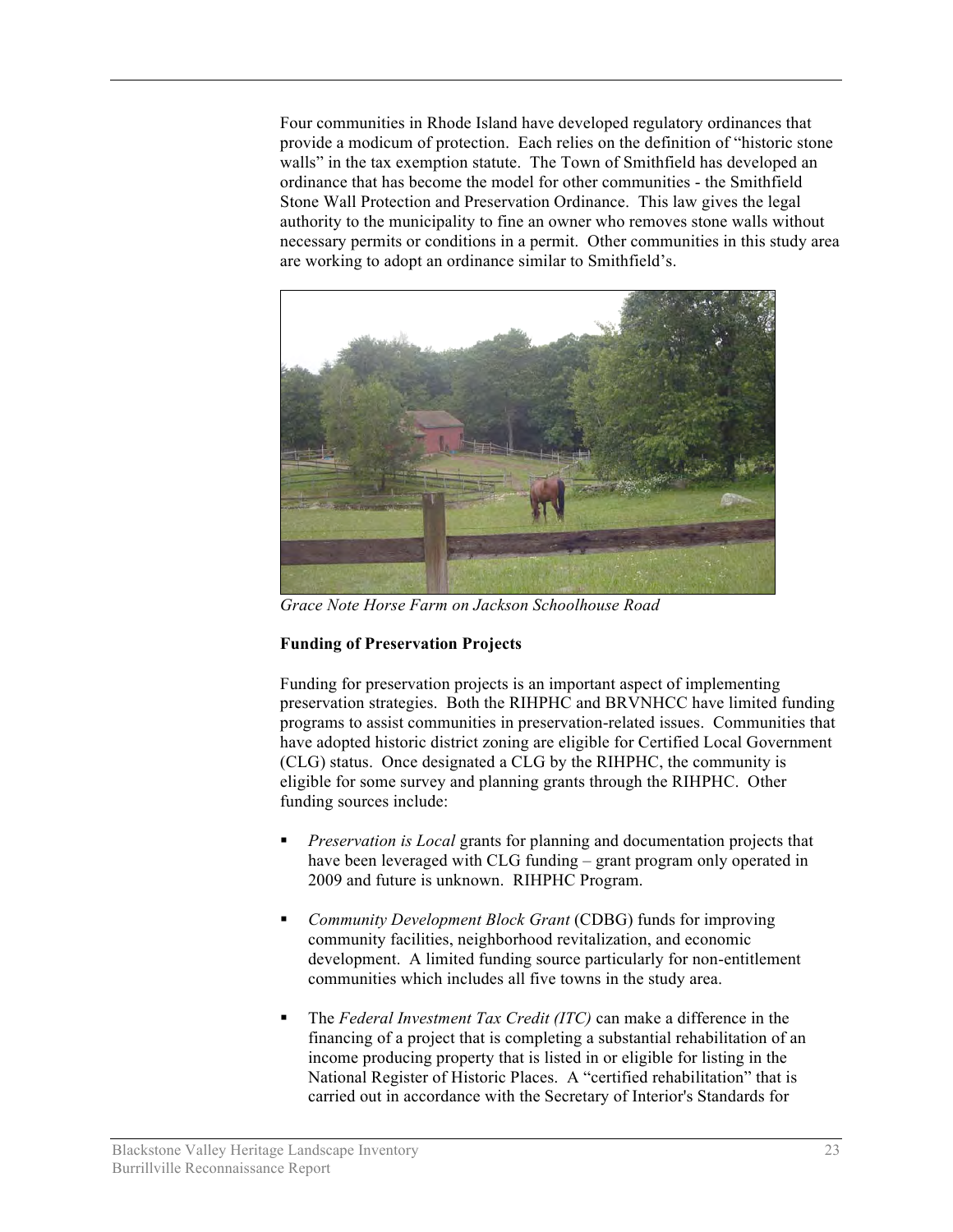Rehabilitation is eligible for a 20% investment tax credit. Contact RIHPHC for information.

- The *Historic Preservation Investment Tax Credit* is presently not funded but may be re-instituted. It played a significant role in preserving many important historic resources and was particularly useful in the redevelopment of large mill structures. RIHPHC Program.
- The *Historic Homeowner's Tax Credit* can assist owners in the cost for rehabilitating their National Register-listed home. RIHPHC Program.
- Local funding sources such as the real estate conveyance tax payable to municipality may be redirected to preservation of heritage landscapes such as agricultural land. Use of these funds is community policy determined at the local level. Other sources may be local businesses that may benefit from preservation of property.

Funding for state programs varies from year to year. When planning Burrillville's heritage landscape inventory program, contact relevant agencies to determine whether funding is available.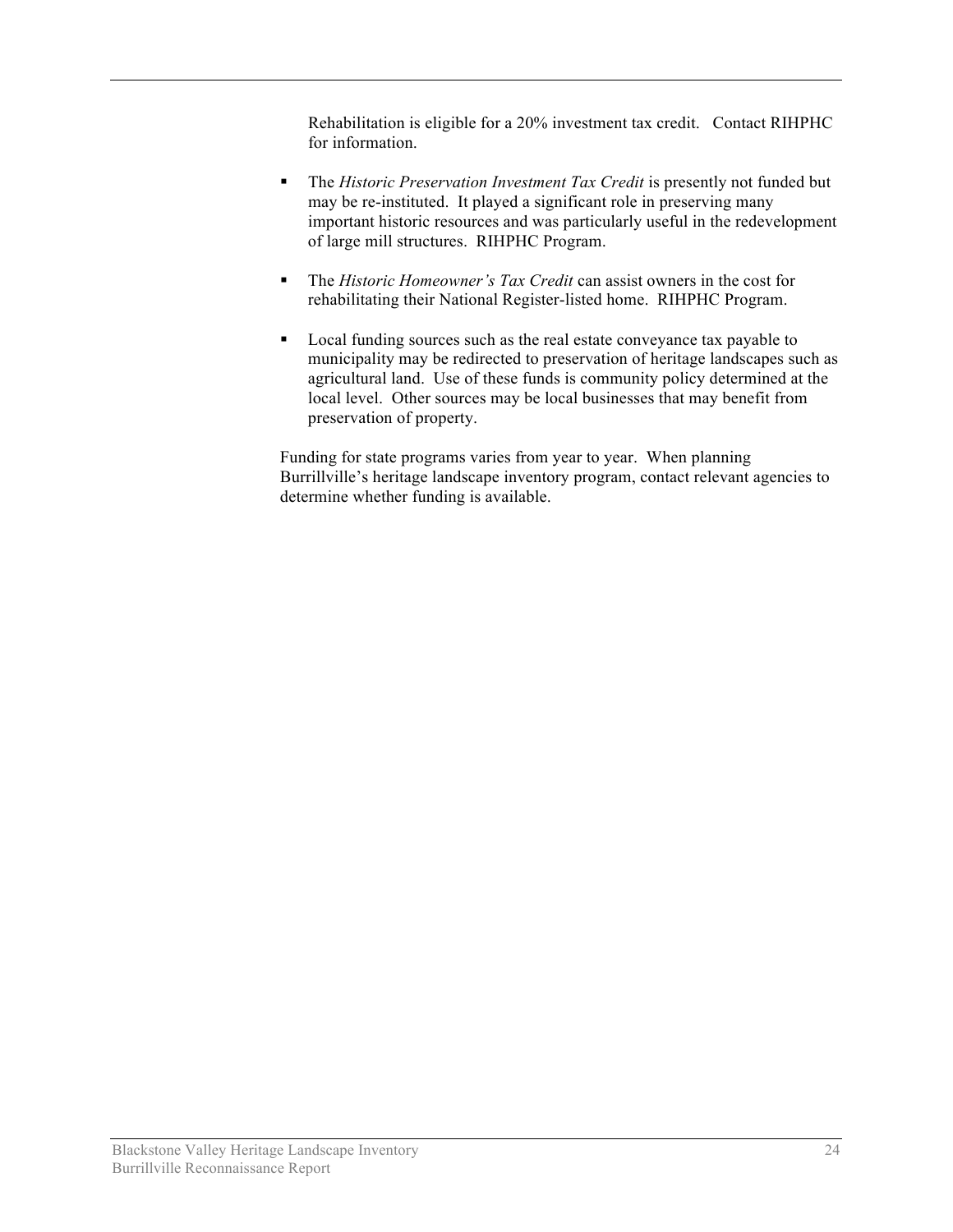#### **CONCLUSIONS**

The Burrillville Reconnaissance Report is a critical tool in starting to identify the town's rich and diverse heritage landscapes and in beginning to think about preservation strategies. Burrillville will have to determine the best way to implement the recommendations discussed above. One approach that might help Burrillville to begin the process is to form a Heritage Landscape Committee which would work with other boards and commissions to implement a comprehensive landscape inventory and to guide implementation of recommendations of this report.

Landscapes identified in this report, especially the priority landscapes, will typically need further documentation. That documentation in turn can be used in publicity efforts to build consensus and gather public support for their preservation. Implementation of recommendations will require a concerted effort that includes partnerships among municipal boards and agencies, local non-profit organizations, and state agencies and commissions.

Distribution of this Reconnaissance Report to the municipal land use boards and commissions will assist in making this one of the planning documents that guides Burrillville in preserving important features of the community's character. The recommended tasks will require cooperation and coordination among boards and commissions, particularly the Planning Board, and Conservation Commission. It also is advisable to present this information to the Town Council. Distribution of the report to the Burrillville Land Trust, neighborhood associations and any other preservation-minded organizations such as the Burrillville Historical and Preservation Society will broaden the audience and assist in gathering interest and support for Burrillville's heritage landscapes. Finally, this report should be distributed to the owners of landscapes identified through this process, especially the high-priority landscapes. This could help owners understand the significance of their property, its importance to the community, and options for protection.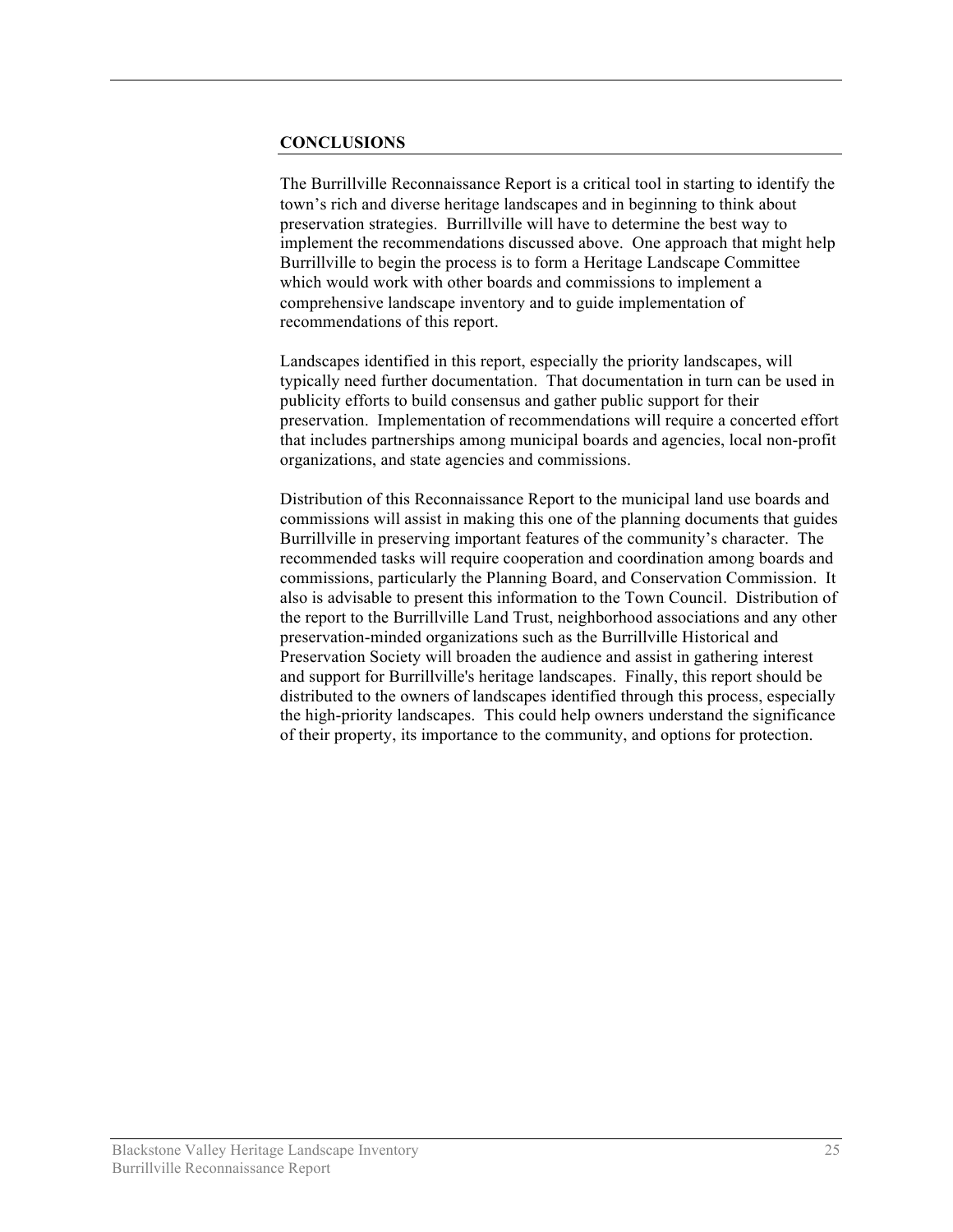# **APPENDIX A: HERITAGE LANDSCAPES IDENTIFIED BY COMMUNITY**

This list was generated by local participants at the Heritage Landscape Identification Meeting held in Burrillville on May 20, 2010. The follow-up fieldwork was completed on June 10, 2010. **There are undoubtedly many other heritage landscapes that were not identified at the HLI meeting noted above.** The chart has two columns, the names and locations of resources are in the first; notes about resources are in the second. Landscapes are grouped by land use category. Abbreviations are listed below.

 $CR = Conservation$  Restriction  $LHD = Local Histo$  District \* = Priority Landscape

 $NR = National Register$   $PR = preservation Restriction$ 

| <b>Agriculture</b>                                                        |                                                                                                                                                                                                                                                                   |  |
|---------------------------------------------------------------------------|-------------------------------------------------------------------------------------------------------------------------------------------------------------------------------------------------------------------------------------------------------------------|--|
| <b>Addieville East Farm</b><br>200 Pheasant Drive                         | Pheasant farm. 900 acres of upland habitat used for hunting, fly fishing and sporting<br>clays.                                                                                                                                                                   |  |
| <b>Cardone's Field</b><br>Mohegan Road,<br>Nasonville                     | Part of Cardone's Dairy Farm. Behind restaurant near Route 7 and 102. Approximately<br>50 acres. Abuts other farms. Now zoned general commercial.                                                                                                                 |  |
| <b>Diamond Egg Farm</b><br>585 Stone Barn<br>Road, Pascoag                | Near Squaw Pond. Scenic area, road necks down so farm is very visible, chicken coops,<br>rare stone barn etc. Valued by community. About 19 acres. Not active, under<br>development pressure. Potential part of greenway corridor in southern part of town.       |  |
| <b>Grace Note Horse</b><br><b>Farm</b><br>969 Jackson<br>Schoolhouse Road | Active farm in northwest corner of town adjacent to George Washington Management<br>Area. Was the Benjamin Smith homestead farm ca. 1730. Currently a horse farm where<br>riders can bring their horses and use the local trail system. Also a bed and breakfast. |  |
| <b>Hickory Hill Farm</b><br>1606 Hill Road                                | 37-acre active farm, with farm stand $&$ CSA, participates in farmers market.                                                                                                                                                                                     |  |
| <b>My Blue Heaven</b><br>Farm<br>50 Lapham Farm Rd                        | Pig farm with old house. Produces beef, chicken, pork, turkey. Vulnerable to<br>development.                                                                                                                                                                      |  |
| <b>Sherman Farm</b><br>Sherman Farm Road                                  | Former dairy farm whose pastures extended into Massachusetts. Grazing areas were<br>between Sherman Farm and Round Top Roads. The fields went to Shippee Bridge and<br>along the river adjacent to the athletic field in Harrisville.                             |  |
| * Sweet's Hill Farm<br>714 East Avenue<br>Harrisville                     | Former dairy farm, no longer actively farmed. Very visible, over 2,000' of frontage.<br>Several farmhouses remain at western edge of property.                                                                                                                    |  |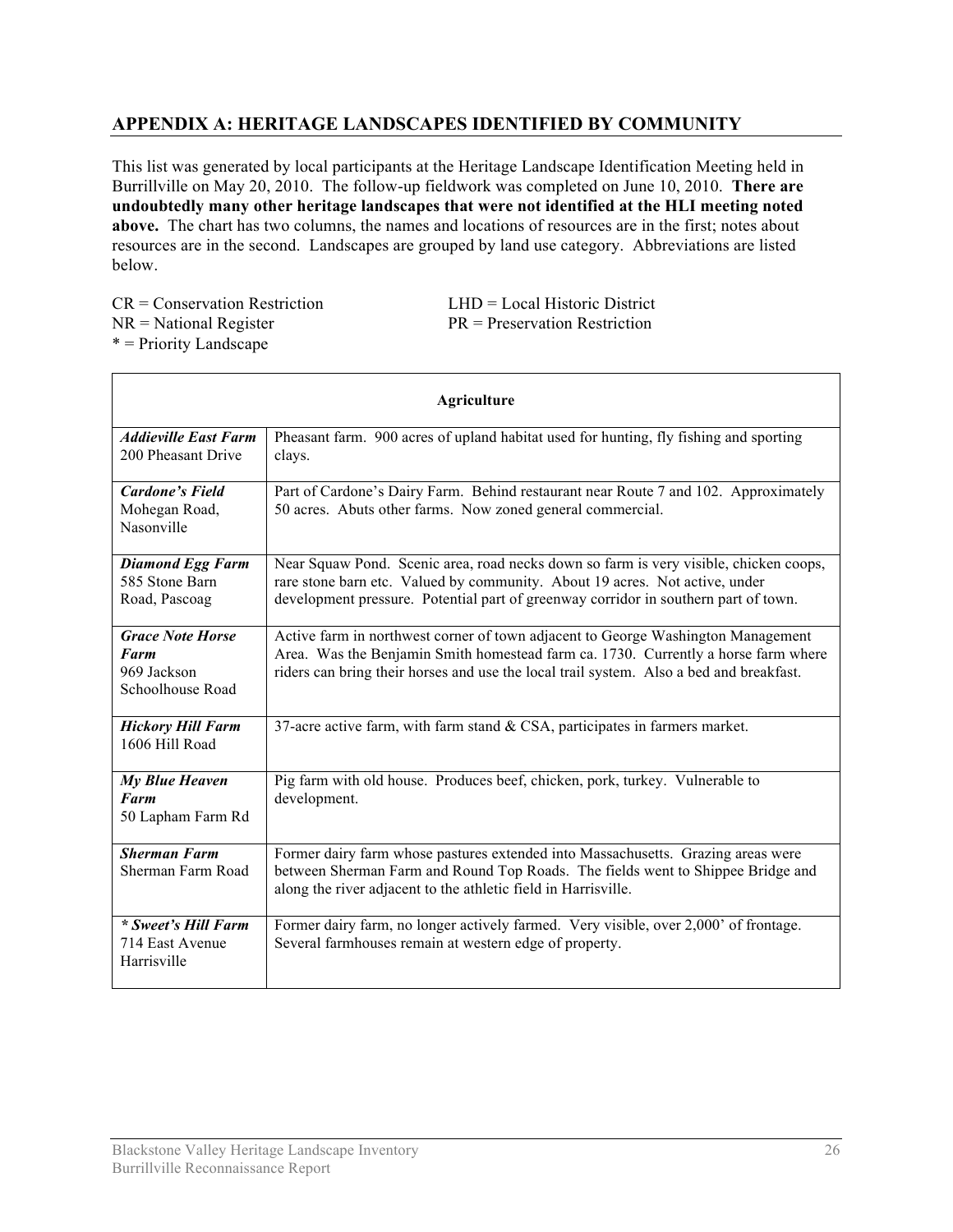| <b>Burial Grounds and Cemeteries</b>                            |                                                                                                                                                                                                                                                                                                                                                                                                                                      |  |
|-----------------------------------------------------------------|--------------------------------------------------------------------------------------------------------------------------------------------------------------------------------------------------------------------------------------------------------------------------------------------------------------------------------------------------------------------------------------------------------------------------------------|--|
| <b>Darling Family</b><br>Cemetery<br>100 Broncos<br>Highway     | Located in Crystal Lake Golf Course, which has been built around the cemetery.                                                                                                                                                                                                                                                                                                                                                       |  |
| <b>Family Burial Plots</b><br>Callahan School<br><b>Street</b>  | Across from the fire station in Harrisville there is a collection of family plots that were<br>traditionally cared for by the individual families. The Conley family had a large plot.                                                                                                                                                                                                                                               |  |
| <b>Historical Cemetery</b><br>North Hill Road                   | Cemetery is reached by a right-of-way behind the Randall house on Stewart Court.<br>Family name of cemetery unknown.                                                                                                                                                                                                                                                                                                                 |  |
| * Sayles-Cook Burial<br><b>Ground</b><br>Pascoag Main Street    | RI Historic Cemetery #118, 75' x 100', 22 burials. Behind CVS. Handsome burial<br>ground with granite block wall, tall obelisks and headstones. Overlooking northern end<br>of Pascoag Reservoir. Overgrown, in poor condition with evidence of vandalism. One<br>of many small burial grounds in town. Note: historic burial grounds were identified as a<br>general issue in town, and this one was selected as a typical example. |  |
|                                                                 | <b>Centers / Villages</b>                                                                                                                                                                                                                                                                                                                                                                                                            |  |
| <b>Harrisville Village</b><br>Harrisville Main<br><b>Street</b> | Harrisville is the civic center of Burrillville, with extensive historic resources. Includes<br>village of Harrisville, as well as adjacent Graniteville. NR district includes roughly 220<br>structures: industrial, commercial, public, religious, social and residential, as well as<br>scenic mill pond and dam. Identified as significant landscape in Comprehensive Plan.                                                      |  |
| <b>Mapleville</b><br>Copper Hill Road                           | Area originally settled by Quakers. Housing was later constructed by mill owner and is<br>currently occupied by private owners. Substantial historic architecture remains intact.                                                                                                                                                                                                                                                    |  |
| * Pascoag Village<br>Pascoag Main Street                        | One of Burillville's two main villages, located along the Pascoag River. Pascoag<br>includes Bridgeton and Laurel Hill. Historically the center of Burrillville's wool<br>manufacturing. Historic resources include mill sites, commercial buildings, churches<br>and residential buildings. Town priority is to encourage development of empty buildings.                                                                           |  |
| Civic / Institutional                                           |                                                                                                                                                                                                                                                                                                                                                                                                                                      |  |
| <b>Boy Scout Camp</b><br>West Shore Lane                        | Owned by Buck Hill Boy Scout Council. Frontage on Wakefield Pond. Used primarily<br>for tent camping with a few buildings. Has hardly changed since the 1930s.                                                                                                                                                                                                                                                                       |  |
| <b>Camp Dixie</b><br>Camp Dixie Road                            | Camp Dixie Road extends along a peninsula at the northern edge of Pascoag Reservoir to<br>a former picnic spot that was popular at the turn of the $20th$ century (exact location<br>unknown). The Knibbs owned the land prior to development.                                                                                                                                                                                       |  |
| Zambarano Hospital<br>Wallum Lake Road                          | Part of Wallum Lake priority landscape. Established by the State of Rhode Island in<br>1905 as tuberculosis hospital. Campus expanded gradually until World War II. In the<br>1950s, the hospital broadened its mission to include long-term care for patients with<br>other lung disorders, as well as developmentally disabled children. Now called Eleanor<br>Slater Hospital. Area may have Narragansett connections.            |  |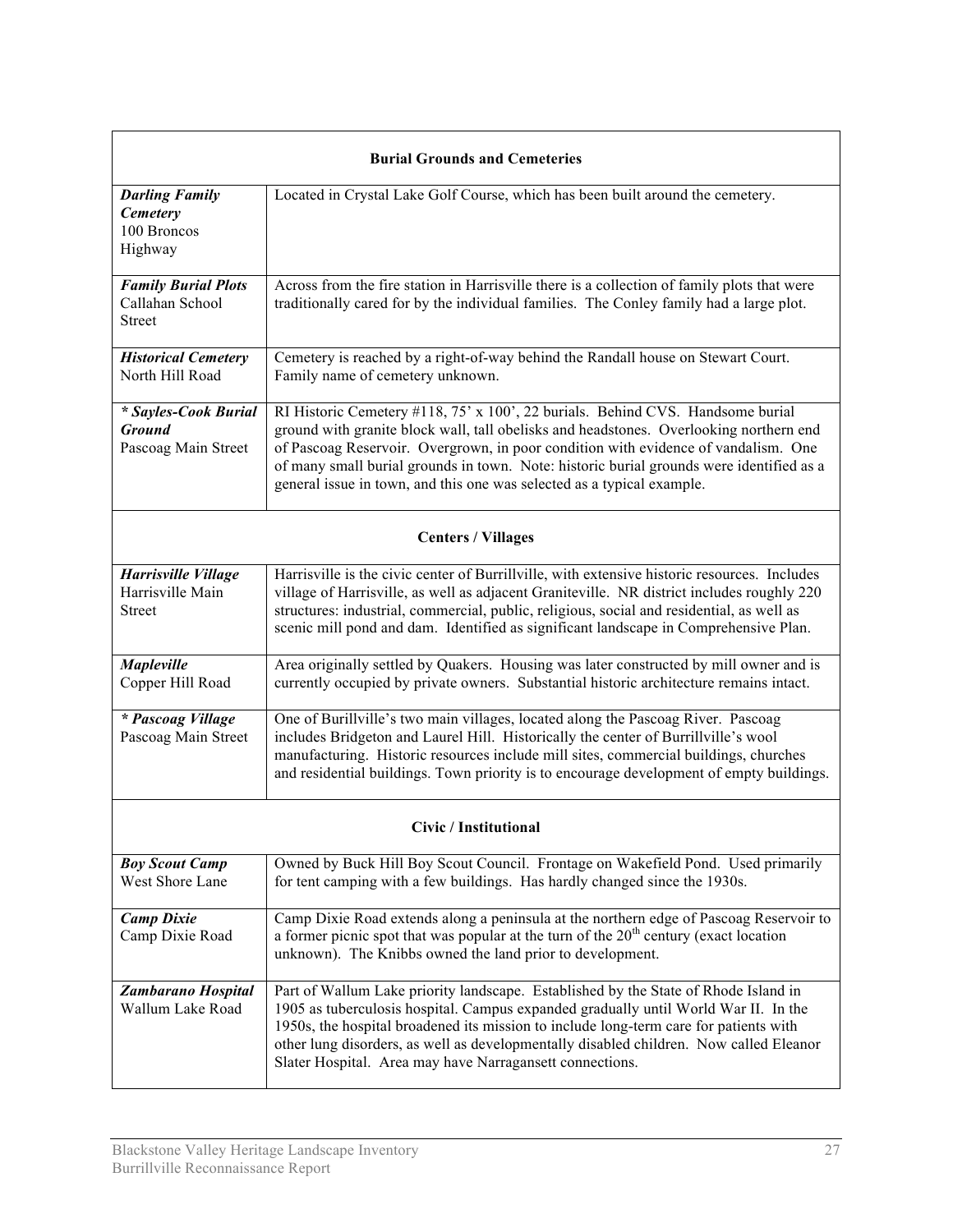| <b>Industrial</b>                                                  |                                                                                                                                                                                                                                                                                                                                                                   |  |
|--------------------------------------------------------------------|-------------------------------------------------------------------------------------------------------------------------------------------------------------------------------------------------------------------------------------------------------------------------------------------------------------------------------------------------------------------|--|
| <b>Mapleville Mill</b>                                             | Built ca. 1901 by Charles Fletcher of Coronet Worsted. On Chepachet River. There are                                                                                                                                                                                                                                                                              |  |
| Complex                                                            | currently development pressures as the mill went out of business. Two buildings across                                                                                                                                                                                                                                                                            |  |
| Main St, Mapleville                                                | the street from one another are vacant and heavily contaminated.                                                                                                                                                                                                                                                                                                  |  |
| <b>Quarries at Spring</b>                                          | There are 9 or 10 quarries in town that were used for surface mining for granite and                                                                                                                                                                                                                                                                              |  |
| Lake                                                               | cobblestones. The one at Spring Lake is particularly large.                                                                                                                                                                                                                                                                                                       |  |
| <b>Stillwater Mill</b>                                             | Entire site is being redeveloped with mill conversion, new library etc. Historic tax credits                                                                                                                                                                                                                                                                      |  |
| <b>Complex</b> East Ave.                                           | are needed to renovate mill buildings.                                                                                                                                                                                                                                                                                                                            |  |
| <b>Native American</b>                                             |                                                                                                                                                                                                                                                                                                                                                                   |  |
| <b>Ceremonial Stone</b>                                            | Potential sites at Black Hut Management area, Boy Scout Camp, Wakefield Pond,                                                                                                                                                                                                                                                                                     |  |
| <b>Landscapes</b>                                                  | Wallum Lake area, Wilson Trail.                                                                                                                                                                                                                                                                                                                                   |  |
| <b>Princess Red Wing</b>                                           | Also known as Glasgow Property. Large property across from high school. Princess                                                                                                                                                                                                                                                                                  |  |
| <b>Property</b>                                                    | Red Wing (d. 1987), a Narragansett active in preserving tribal customs, lived there. She                                                                                                                                                                                                                                                                          |  |
| East Avenue                                                        | may have been attracted to this site because it had an earlier Native American history.                                                                                                                                                                                                                                                                           |  |
| <b>Wilson Trail Area</b>                                           | Trail runs along power line easement northeast of Wakefield Pond. Also an area of                                                                                                                                                                                                                                                                                 |  |
| <b>Sites</b>                                                       | interface between Narragansett and Nipmuc tribes. May have Native American                                                                                                                                                                                                                                                                                        |  |
| <b>Buck Hill Road</b>                                              | ceremonial or burial sites.                                                                                                                                                                                                                                                                                                                                       |  |
| <b>Natural / Open Space / Parks</b>                                |                                                                                                                                                                                                                                                                                                                                                                   |  |
| <b>Black Hut</b><br><b>Management Area</b><br>Douglas Turnpike     | State-owned land, 1,548 acres. The area is primarily forest with smaller areas of<br>wetlands and agricultural land. May have been Native American campsite.                                                                                                                                                                                                      |  |
| <b>Buck Hill</b>                                                   | State-owned land, 2,049 acres. The area is primarily forest with smaller areas of                                                                                                                                                                                                                                                                                 |  |
| <b>Management Area</b>                                             | wetlands and agricultural lands. The DFW maintains a wildlife marsh, which attracts                                                                                                                                                                                                                                                                               |  |
| <b>Buck Hill Road</b>                                              | waterfowl, furbearers such as muskrat, and other wetland-dependent birds.                                                                                                                                                                                                                                                                                         |  |
| Fox's Caves                                                        | On Snake Hill Road in Glendale. Fox's Caves or Chasms was a much talked about and                                                                                                                                                                                                                                                                                 |  |
| Snake Hill Road                                                    | visited spot in the past.                                                                                                                                                                                                                                                                                                                                         |  |
| <b>George Washington</b><br><b>Management Area</b><br>Munyon Trail | State-owned land, 3,489 acres in southwestern part of town. Tent and trailer campsites,<br>swimming, boating, fishing and hiking trails. Primarily forest, small areas of wetlands<br>and agriculture. Conservation plan targets adjacent areas for acquisition, including large<br>landlocked parcel owned by Algonquin Gas Company and other private interests. |  |
| <b>Nipmuc Property</b><br>Round Top Road                           | Nipmuc is 213-acre town-owned parcel adjacent to George Washington Management<br>Area. Managed by Burrillville Conservation Commission. Has 1.8-mile nature trail and<br>path to view the Nipmuc River.                                                                                                                                                           |  |
| <b>Screech Hole Bog</b><br>NE corner of town                       | Wetland bog with rare plants and animals.                                                                                                                                                                                                                                                                                                                         |  |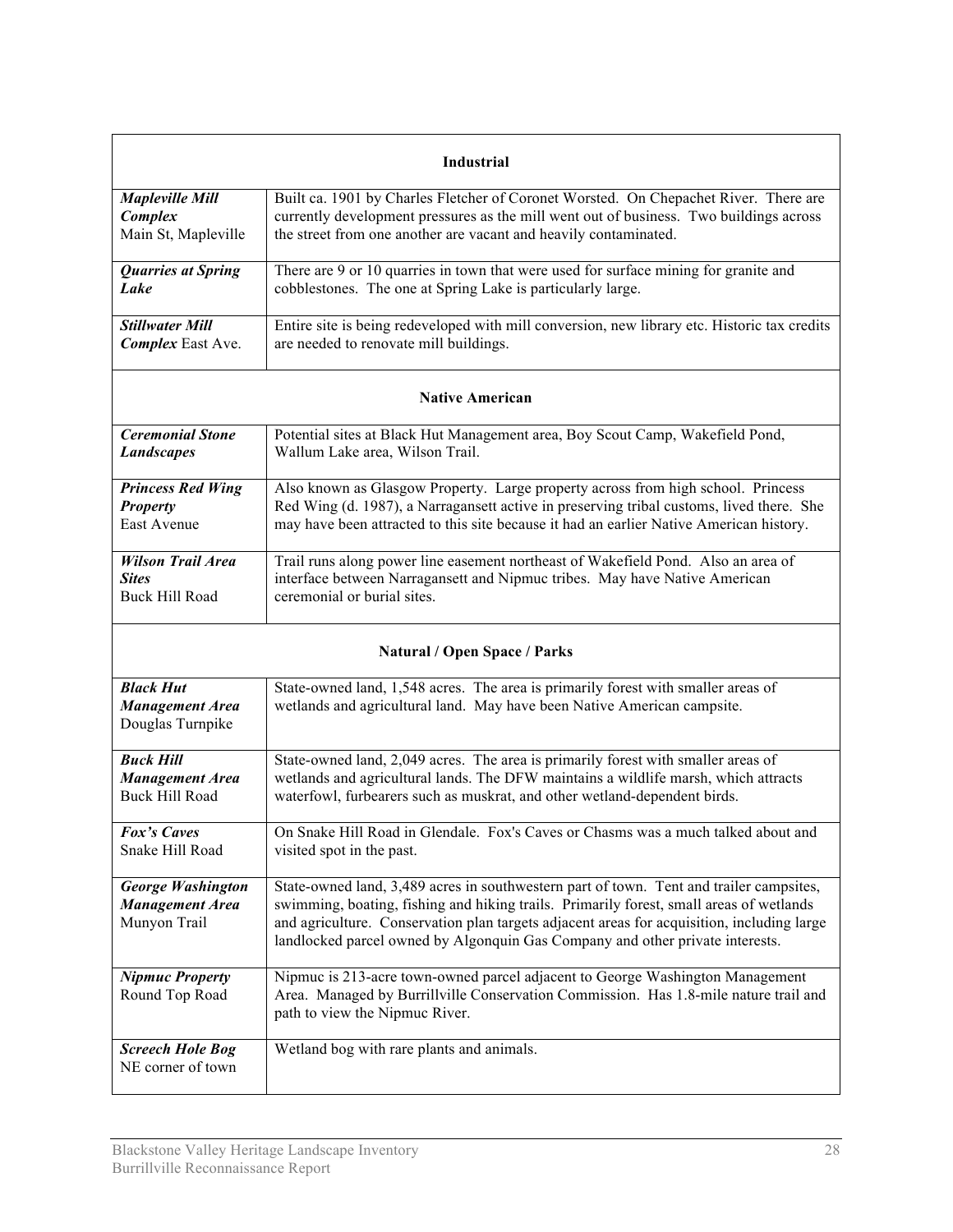| <b>Residential</b>                                                  |                                                                                                                                                                                                                                                                                                                                                                                  |  |
|---------------------------------------------------------------------|----------------------------------------------------------------------------------------------------------------------------------------------------------------------------------------------------------------------------------------------------------------------------------------------------------------------------------------------------------------------------------|--|
| <b>Seven Sisters</b><br>Park Avenue                                 | Row of seven two-story houses, set gable end to the road. Built as prototype mill worker<br>housing ca. 1902 by Ernest Tinkham.                                                                                                                                                                                                                                                  |  |
| Glendale "New"<br><b>Village</b><br>Josliin Road                    | Located in east central Burrillville. In the 1930s, the Glendale mills were purchased by<br>Austin T. Levy, who built worker housing that is considered an excellent example of the<br>type.                                                                                                                                                                                     |  |
| Harrisville "New"<br><b>Village</b><br><b>Steere Street</b>         | North of East Avenue. Housing built ca. 1918 by Austin T. Levy for workers in the<br>Harrisville mills. Contains 22 neo-colonial houses designed by architectural firm of<br>Jackson, Robertson and Adams.                                                                                                                                                                       |  |
| <b>Austin T. Levy</b><br><b>House</b><br>East Avenue<br>Harrisville | House, called "Southmeadow", was built in 1856 by Ernest Tinkham and was purchased<br>by Austin T. Levy in 1915. Levy was a local industrialist and benefactor who also built<br>Harrisville "New" Village, town hall annex and the old post office. It is a 2 <sup>1</sup> / <sub>2</sub> story<br>Greek Revival set close to the road. There are terraced gardens to the rear. |  |
| <b>Sayles House</b><br>Church St., Pascoag                          | This house was once owned by the Sayles family, owners of the granite mill. It is across<br>from CVS almost behind the Pascoag Library.                                                                                                                                                                                                                                          |  |
| <b>Tinkham Mansion</b><br>East Avenue                               | Queen Anne house with turret and cross-gabled roof, built by Ernest Tinkham ca. 1880.<br>Set far back from the street with landscaped grounds in front.                                                                                                                                                                                                                          |  |
| Transportation                                                      |                                                                                                                                                                                                                                                                                                                                                                                  |  |
| <b>Jackson</b><br><b>Schoolhouse Road</b>                           | Largely wooded scenic area west of Pascoag Reservoir that also includes Knibb Road.<br>Also identified as significant area in Comprehensive Plan.                                                                                                                                                                                                                                |  |
| <b>Knibb Road</b>                                                   | Scenic area west of Pascoag Reservoir that also includes Jackson Schoolhouse Road.<br>Few houses, large lots, F5 zoning. Also identified as significant landscape in<br>Comprehensive Plan.                                                                                                                                                                                      |  |
| <b>Round Top Road</b><br>(Route 96)                                 | Scenic road north of Harrisville.                                                                                                                                                                                                                                                                                                                                                |  |
| <b>Sherman Farm Road</b><br><i>(Route 98)</i>                       | Scenic road north of Harrisville.                                                                                                                                                                                                                                                                                                                                                |  |
| <b>Victory Highway</b>                                              | Scenic tree-lined road. Route 102 Study Committee instituted a 50' "no cut" setback<br>from the state right of way and recommended limiting the number of curb cuts along the<br>roadway to maintain rural character and traffic flow. Overlay zone already in effect on<br>Route 102 between North Smithfield and Glocester.                                                    |  |
| Waterbodies                                                         |                                                                                                                                                                                                                                                                                                                                                                                  |  |
| <b>Branch/Clear</b><br><b>River</b>                                 | Popular fishing spot with boat ramp east of Harrisville.                                                                                                                                                                                                                                                                                                                         |  |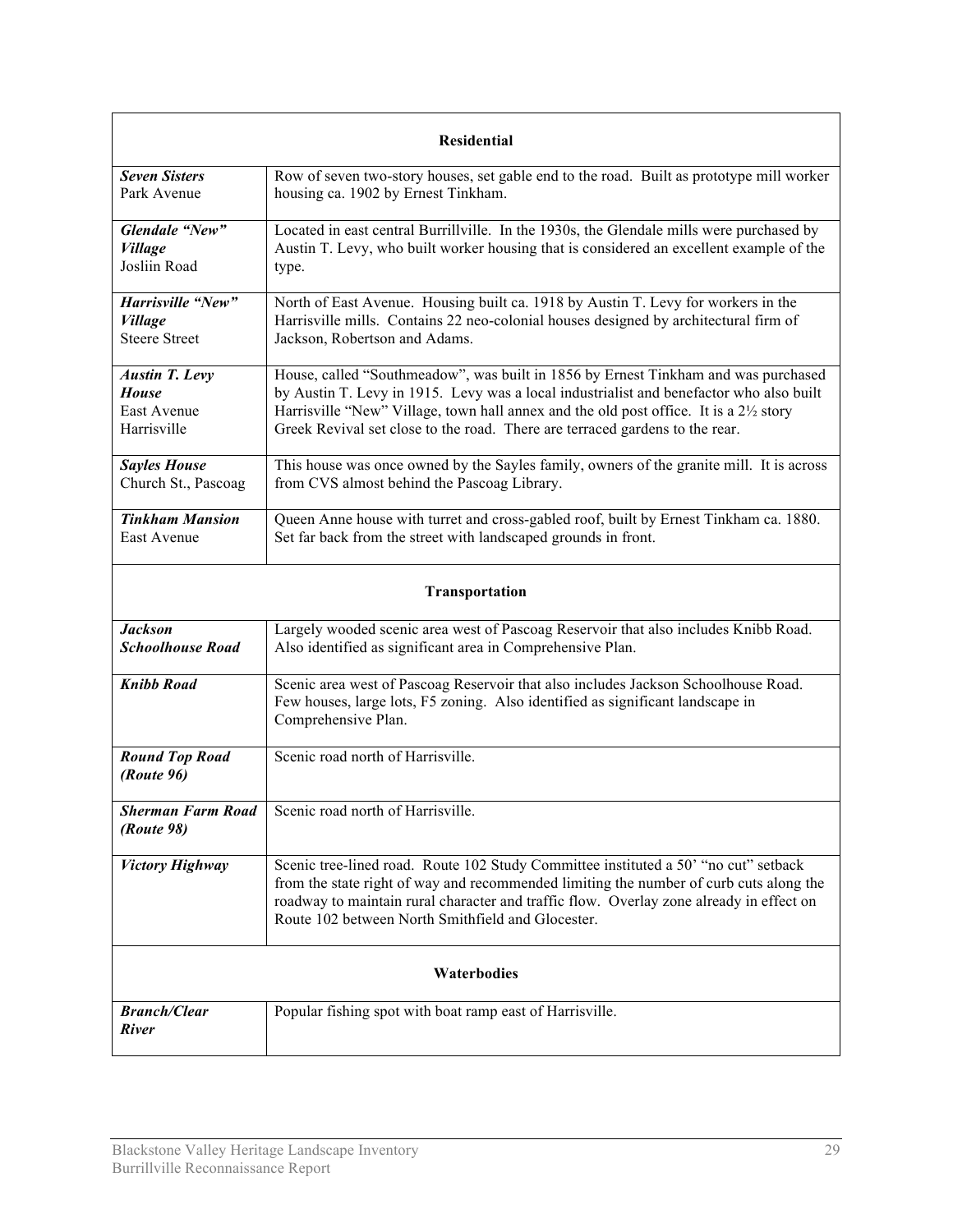| <b>Chepachet River</b>             | Very scenic, especially the section through Mapleville, where the Branch and the Clear<br>Rivers meet.                                                                                                                                                                                                                                                       |
|------------------------------------|--------------------------------------------------------------------------------------------------------------------------------------------------------------------------------------------------------------------------------------------------------------------------------------------------------------------------------------------------------------|
| <b>Pascoag Reservoir</b>           | 424 acres, largest water body in Burrillville. Recreational area, runs into Union Pond.<br>Summer cottages, small lots, some converted to larger year-round houses. Inadequate<br>septic, too much impervious.                                                                                                                                               |
| <b>Spring Lake</b>                 | Popular recreation area includes town beach, arcade and cottage neighborhoods.                                                                                                                                                                                                                                                                               |
| <b>Union Pond</b>                  | Downstream from Pascoag Reservoir.                                                                                                                                                                                                                                                                                                                           |
| * Wakefield Pond<br>Wakefield Road | 76 acres, partially in Connecticut. Also identified as significant landscape in<br>Comprehensive Plan. Relatively undeveloped around perimeter with Boy Scout camp<br>and about 30 cottages.                                                                                                                                                                 |
| * Wallum Lake<br>South Shore Road  | 275 acres. Also identified as significant landscape in Comprehensive Plan. Partly in<br>Douglas, MA. Campsites around the edges by ca. 1900. May have Native American<br>connection. No motorized boats allowed in Rhode Island part of lake, only in<br>Massachusetts. Zambarano Hospital is located on south shore of lake and uses water for<br>drinking. |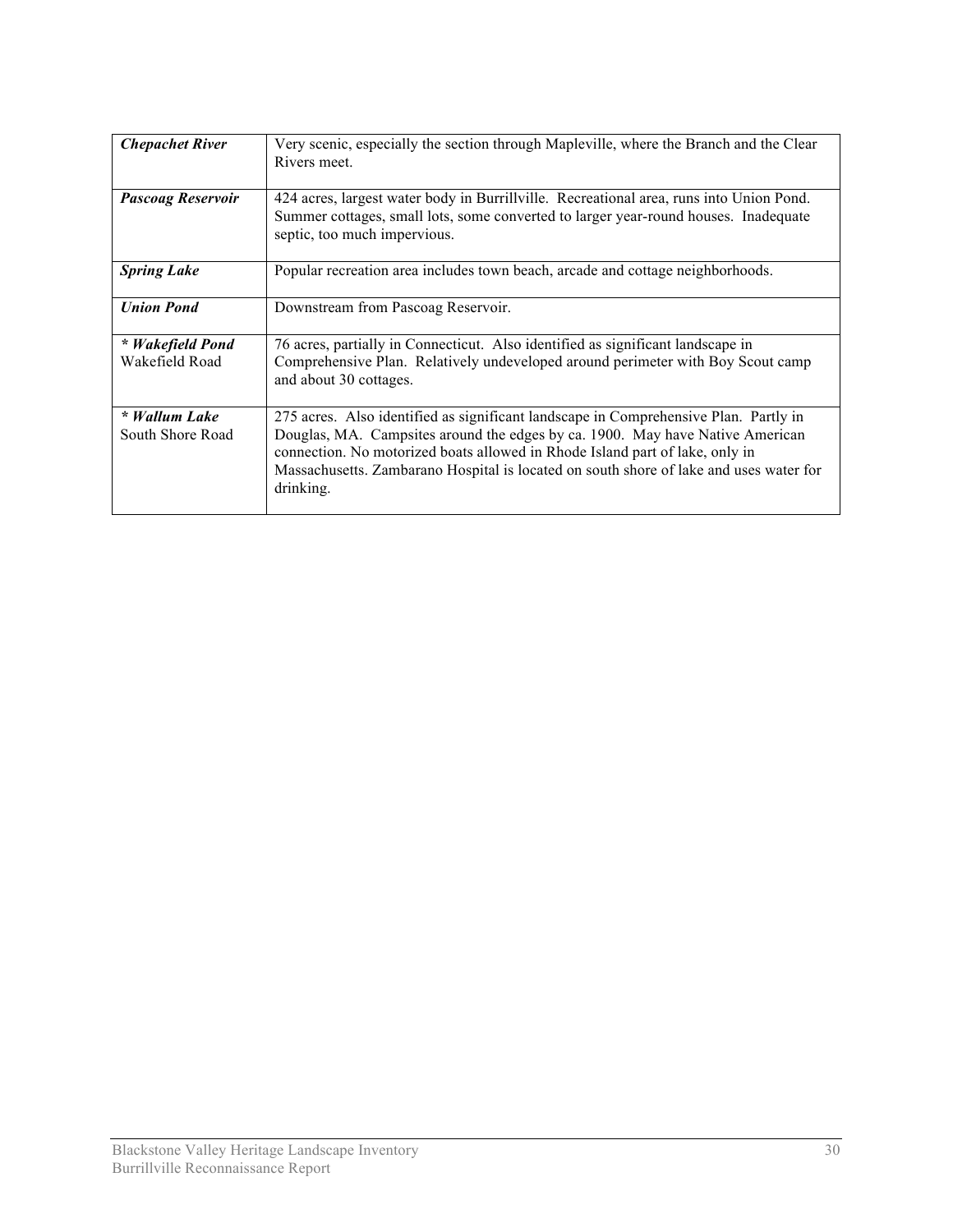## **APPENDIX B: EXISTING RESOURCE DOCUMENTATION AND PLANNING TOOLS**

Burrillville already has important planning tools in place to document current conditions within the town; identify issues of concern to town residents; and develop strategies for action. This section of the Reconnaissance Report identifies some of the existing planning documents and tools that provide information relevant to preserving heritage landscapes in the community.

## **Survey of Historic and Architectural Resources**

The Rhode Island Historical Preservation and Heritage Commission's (RIHPHC) Survey of Historic and Architectural Resources is a statewide program that identifies significant historic resources in each municipality in the State. Historic properties are listed on RIHPHC data sheets, which record the basic information about properties: descriptions, location recorded on historic maps, and names associated with the property.

Most of Burrillville's properties were recorded in the 1970s and analyzed in *Historic and Architectural Resources of Burrillville, Rhode Island: A Preliminary Report published in 1982. Some properties have* been preserved using recommendations included in the Preliminary Report; others have been altered or lost; and still others remain undocumented. The town's Historic District Commission undertook a review of survey data in the early 2000s. Its report concurred with most of the RIHPHC recommendations but also included some additional properties that were recommended for survey.

Landscape survey work done by Lucinda Brockway for RIHPHC in the 1980s included the following Burrillville properties and recommends that the Wright Farm on Buxton Street receive further study for possible nomination to the National Register.

- **Tamarack Farm, S. Paine House, 122 Barnes Road**
- **Wight Farm, 500 Buxton Street**
- Town Buildings, 70 East Avenue
- Esten Farm, 85 Mount Pleasant Road (also on 1982 list and 2005 list)
- Diamond Egg Farm, 585 Stone Barn Road

There are archaeological sites in Burrillville that have been documented and are on file at the RIHPHC.

## **State and National Registers of Historic Places**

The National Register of Historic Places is the official federal list of districts, sites, buildings, structures and objects that have been determined significant in American history, architecture, archaeology, engineering and culture. Burrillville has two National Register districts:

**Harrisville Mill Village Historic District**, roughly bounded by Wood and Sherman Roads, East Avenue, Main, Chapel, School and River Streets

**Oakland Historic District**, Alice, Remington and Whipple Avenues, Victory Highway, Maple Lane, Mill, Pond, River and School Streets

Three properties are individually listed in the National Register including:

**Moses Taft House**, 111 East Wallum Lake Road

## **Bridgeton School**, 16 Laurel Hill Avenue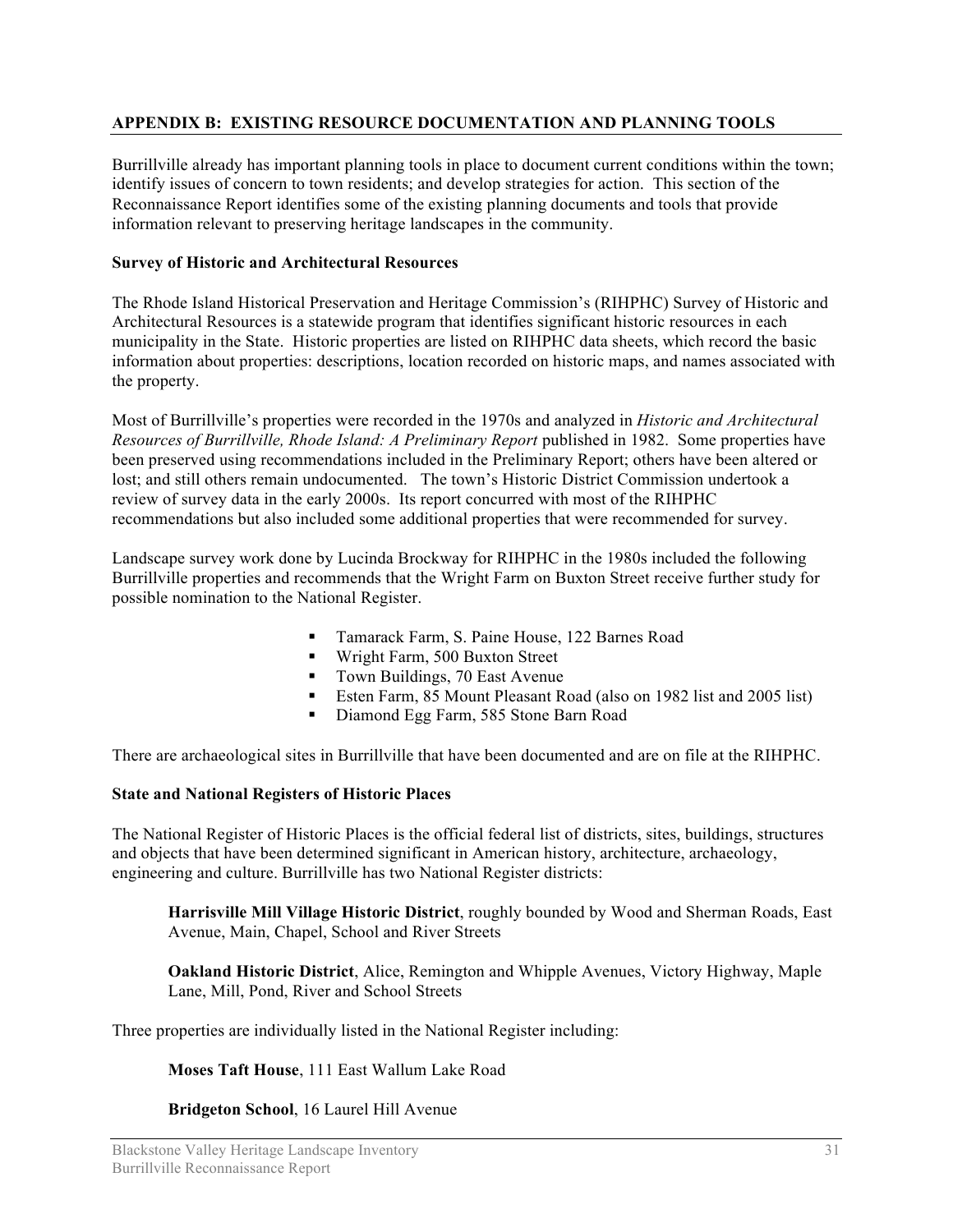## **Pascoag Grammar School**, 265 Sayles Avenue

The NR districts were established in the 1980s, while the individual nominations are more recent.

The 1982 Preliminary Report of Burrillville's Historic and Architectural Resources recommended consideration of other properties for inclusion in the National Register, and its 2005 Comprehensive Plan Update, also included a list of "Properties and District with Potential for Inclusion in the National Register of Historic Places." The properties from the 2005 list that are also included on the 1982 list are marked with an asterisk. Properties that are on the 2005 list that are not included in the 1982 list are shown with  $a +$  symbol.

- A. Paine Farm, West Road\*
- Albert L. Sayles Residence, c. 1800, Pascoag\*
- Ballou-Bligh House,  $18^{th}$  century, Joslin Road\*
- Calvary Episcopal Church, 1894, Church Street, Pascoag\*
- D. Smith House, Federal, Hill Road\*
- D. H. Whipple House (Lawton House), 41 Main Street+
- Eagle Peak School, Eagle Peak Road+
- **Esten Farm, Mount Pleasant Road\***
- First Baptist Church, 1839, Church Street, Pascoag
- **Greene House, Smith Hill Road\***
- House, Pole 353, Old Route  $102+$
- House, 78 South Main Street, Pascoag+
- J. Millard House/Barksfield, c. 1754, East Wallum Lake Road\*
- John White Farm, Spring Lake Road+
- Logee-Whiting House, Federal, Buck Hill Road\*
- M. Smith House, c. 1750, Victory Highway\*
- Nasonville School, Douglas Pike+
- Nasonville Bridge, Douglas Pike over Branch River+
- Pascoag Historic District+
- Reuben Keach House,  $18^{th}$  century, 66 Central Street\*
- Richardson-Arnold House, Round Top Road+
- S. Eddy House, 1807, Reservoir Road\*
- Smith-Nichols House, ca. 1800, Colwell Road, Oakland-Tarkiln\*
- Sweet's Hill Historic District, East Avenue\*
- Young-Sherman House, c. 1865, Sherman Farm Road\*
- Wright Farm, 500 Buxton Street (recommended in Brockway report)

#### **Planning Documents and Tools**

All municipalities in Rhode Island are required to write a Comprehensive Plan and to update that plan every five years. The town's latest update to the *Burrillville Comprehensive Plan* was written in 2005. Burrillville also has other important planning documents that provide a framework for town decisionmaking. Important regulatory accomplishments related to community character and heritage landscapes are:

**Cluster Development.** A mechanism that encourages clustering of building lots in order to preserve natural features including scenic views over meadows and archaeological sites. The number of lots is determined by a conventional subdivision plan.